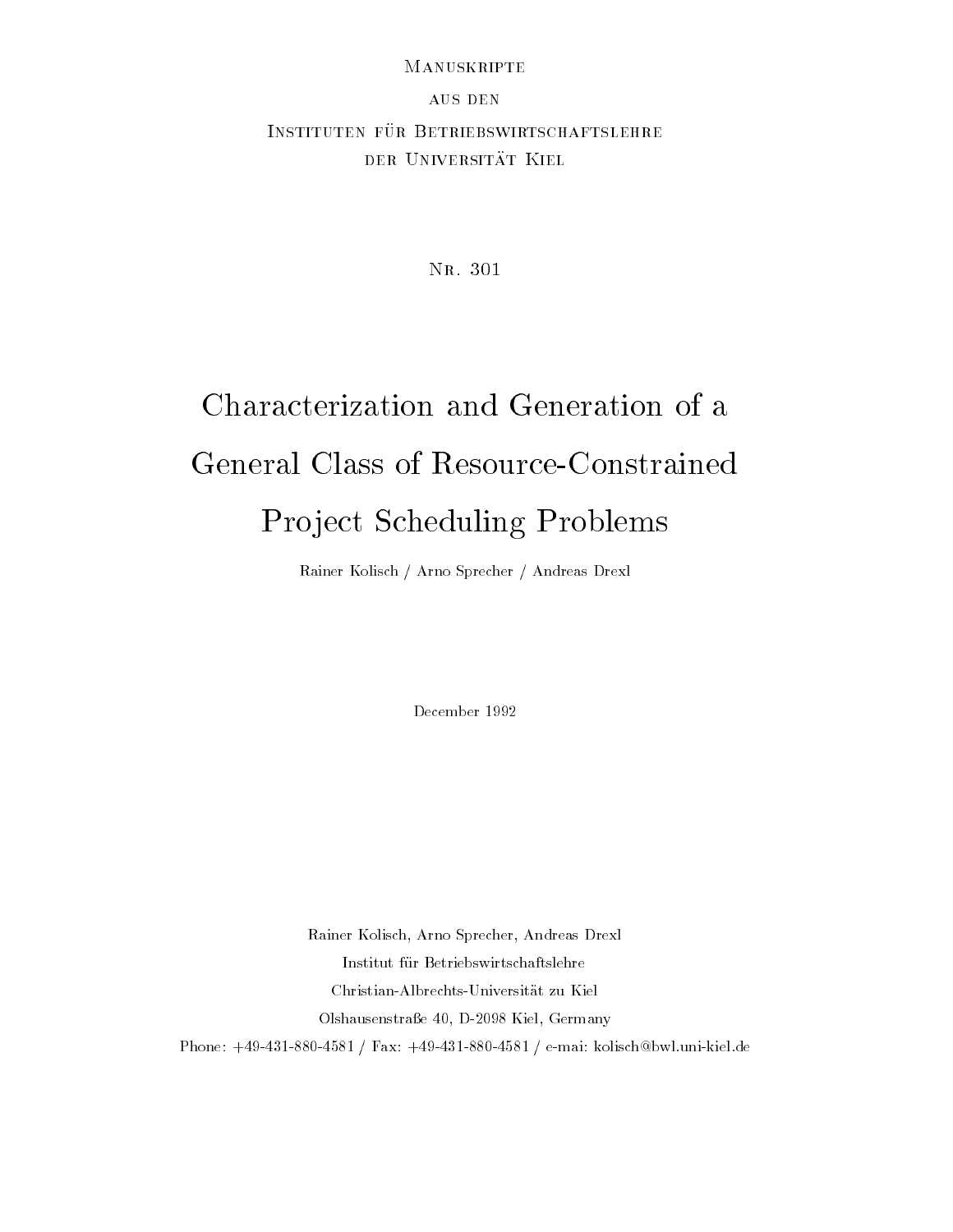Abstract: The paper describes an algorithm for the generation of a general class of precedence- and resource-constrained scheduling problems. Easy and hard instances for the single- and multi-mode resource-constrained project scheduling problem are benchmarked by using the state of the art (branch-and-bound-) procedures. The strong impact of the chosen parametric characterization of the problems is shown via an in-depth computational study. The results provided, demonstrate that the classical benchmark instances used by several researchers over decades belong to the subset of the very easy ones. In addition it is shown that hard instances, being far more smaller in size than presumed in the literature, may not be solved to optimality even within a huge amount of computational time.

Keywords: Project scheduling, precedence- and resource-constraints, nonpreemptive case, singlemode, multiple-modes, project generator, branch-and-bound methods, easy and hard instances.

#### **Introduction**  $\mathbf 1$

From the beginning of resource-constrained project scheduling research, rapid progress regarding models and methods has been documented in the literature (cf.  $[2], [3], [8], [12], [16], [17], [25], [41],$ [43], [55], [57], and [58]). But at the same time very little research concerned with the systematic generation of benchmark instances has been published. In [23] only a generator for random project scheduling problems is given. Unfortunately it does not allow to create instances subject to certain project characteristics. Hence for experimental purposes many researchers have generated their own test problems; sometimes utilizing a very restricted subset of project characteristics. Some of this work is rather well documented (cf.  $[12]$ ,  $[25]$ ,  $[29]$ ,  $[31]$ ,  $[44]$ ;  $[48]$ ,  $[54]$ ), while most efforts are only briefly described (cf. [1], [6], [7], [9], [11], [13], [14], [19], [20], [30], [32], [33], [36], [37], [42], [46], [50], [56], [59], [61], and [64]). As a result, only a few commonly used benchmark instances are available. In 1984 Patterson compared four exact procedures for makespan minimization of the single-mode resource-constrained project scheduling problems (cf. [38]). These 110 problems have been (partly) used by [4], [5], [12], [15], [17] [28], [37], [39], [40], [46], [47] and [58] and therefore became a quasi standard. Nevertheless there are three main drawbacks:

- $\bullet$  As a collection of problems from different sources, the problems are not generated by using a controlled design of specied parameters.
- Only the single-mode case and makespan minimization is taken into consideration.
- Recent advances (cf. [17]) in the development of exact single-mode procedures have demonstrated that the Patterson-set is solvable within an average CPU-time of less than a second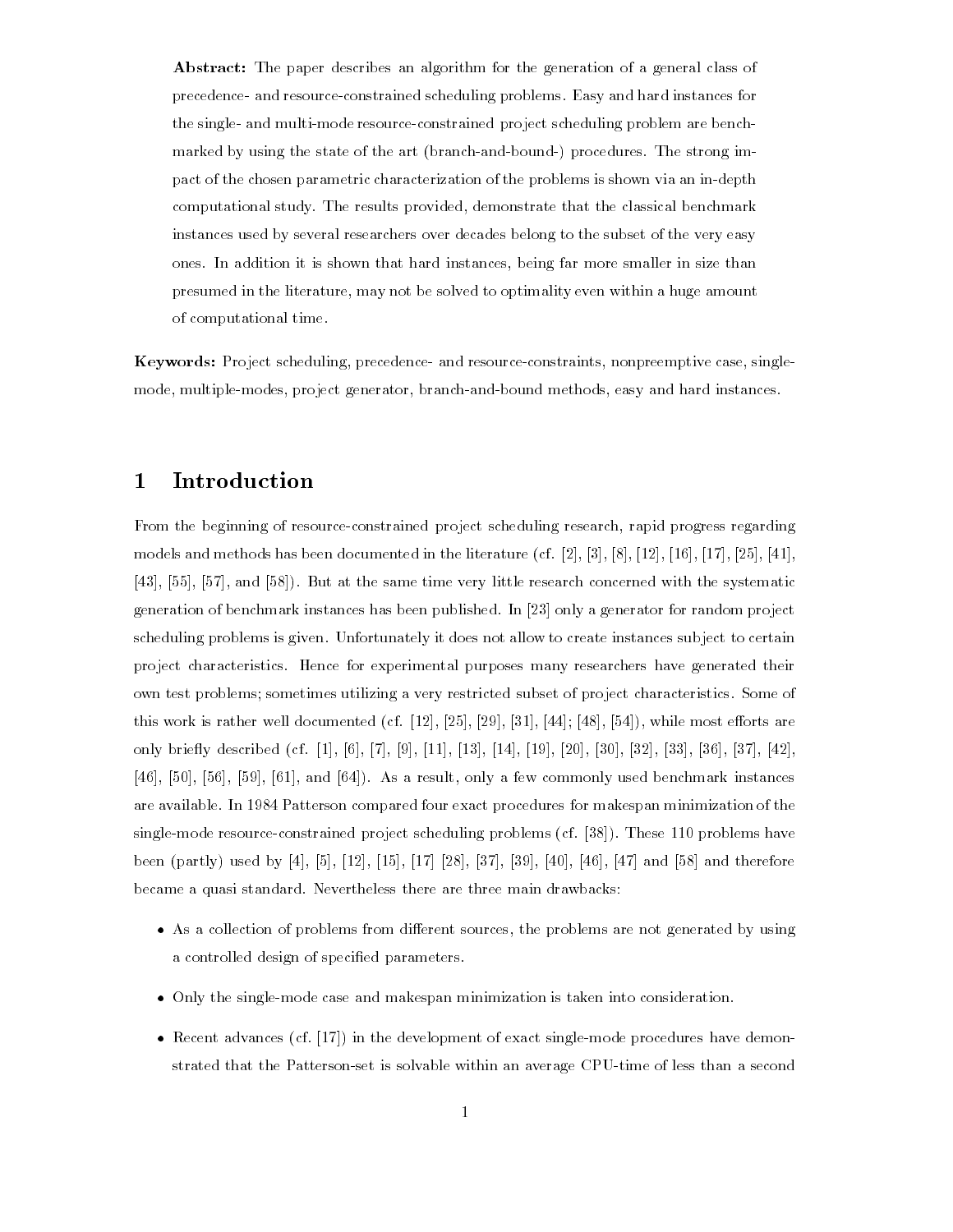on a personal computer. Since there are instances (with the same number of activities) which are much more difficult to solve, they cannot be considered as a benchmark anymore.

Therefore the intention of the paper is twofold (cf. [24]): First we present an instance generator for a broad class of project scheduling problems which utilizes several parameters. Some of them have been proposed in the former literature, others are entirely new. Second we present sets of instances for the single- and the multi-mode case of the resource-constrained project scheduling problem. Solving these problems with the state of the art procedures, the strong impact of the parameters specied is demonstrated. Both the project generator PROGEN and the 1216 instances are available from the authors upon request.

The remainder of the paper is organized as follows: In section 2 we give a formal description of the model. The employed parameters and their realization within the project generator is dealt with in sections  $3$  and  $4$ . The effect of the parameters used in the computational study of the single- and multi-mode case, respectively, is outlined in section 5. Some conclusions can be found in section 6. Finally a functional description of the generator is given in the appendix.

### 2 Notation and Model Description

We consider P projects, where each project has a specific release date p as well as well as well as well as a due date p as well as well as well as well as well as well as a due date p as well as well as well as well as w p . The overall (super-)project consists of J partially ordered jobs, where j=1 (j=J) is the unique dummy source (sink). For the sake of simplicity project refers to the overall (super-) project as well. Pj (Sj ) is the set of immediate predecessors (successors) of job j. The job j. The job j. The job j. The job j. The job j. The job j. The job j. The job j. The job j. The job j. The job j. The job j. The job j. The labeled, i.e. a predecessor of j has a smaller job number than j. The precedence relations between the jobs can be represented by an acyclic activity-on-node network (AON). Furthermore the jobs within the projects are consecutively labeled with F Jp (H-) ) being the first (last) job of projects  $\sim$ p. Thus project p consists of  $L J_p - F J_p + 1$  jobs.

Following the categorization scheme proposed by Slowinski (cf. [51], [52]) and Weglarz (cf. [62], [63]) we distinguish three types of (scarce) resources: the set R of renewable resources, the set N of nonrenewable resources and nally the set D of doubly constrained resources. Each resource  $r \in R$  has a constant period capacity of  $K_f^{\rho}$  and each resource  $r \in N$  has an overall capacity of  $K_r^{\nu}$  units. Doubly constrained resources  $r \in D$  are limited with respect to period capacity  $K_r^{\rho}$ rrand total capacity  $K_r^*$  . Each job j can be processed in one of  $M_j$  modes. Job j performed in mode m has a non splittable duration of  $d_{jm}$  periods. It uses  $k_{j\,mr}^r$  units of the renewable (doubly constrained) resource r each period it is in process and consumes  $\kappa_{\hat{i}\,mr}$  units of the nonrenewable (doubly constrained) resource r. Table 1 provides a summary of the notations and denitions.

For modelling purposes we use binary variables as proposed in [43] for j = 1; : : :;J , m = 1;:::;Mj ,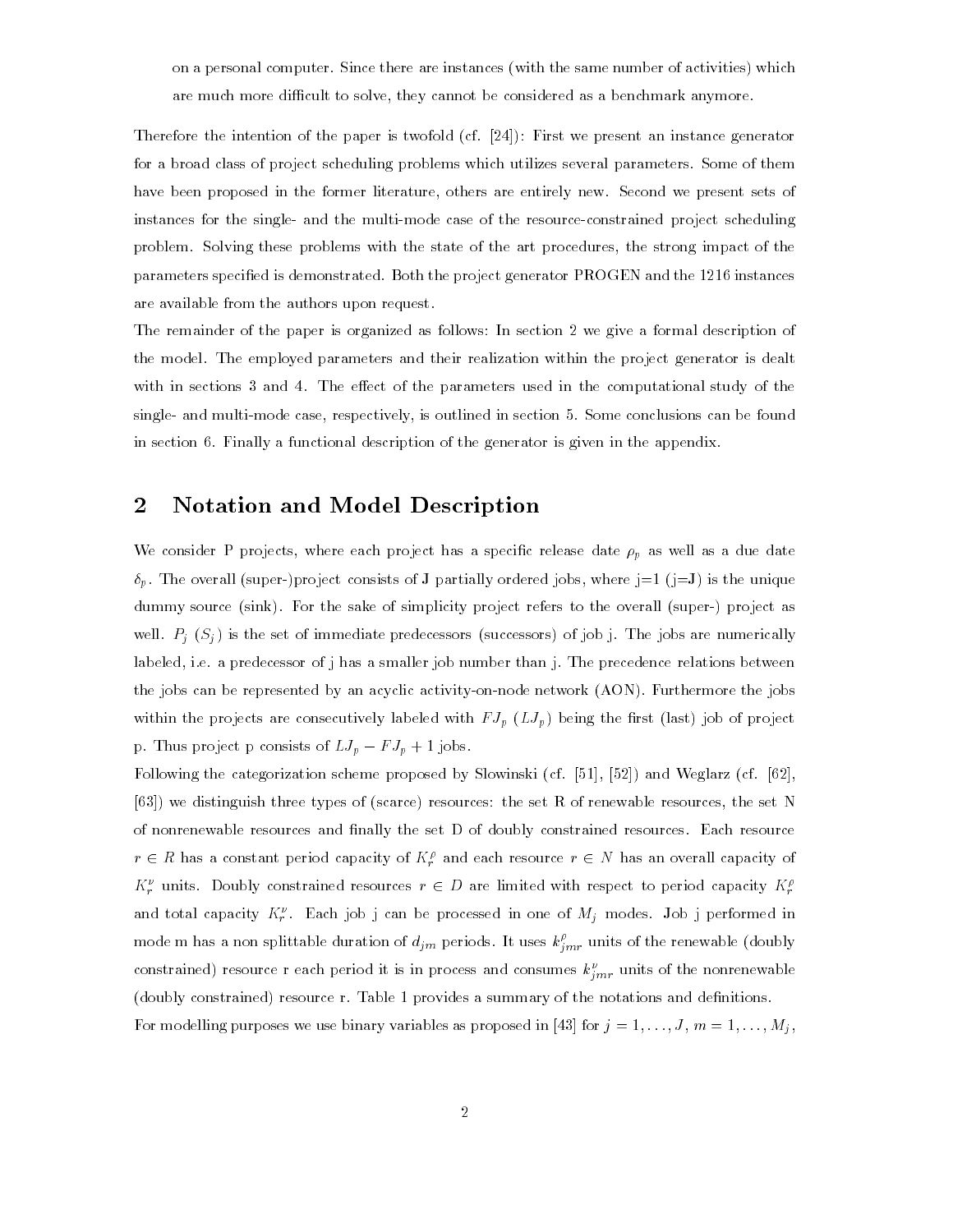| $p=1,\ldots,P$     |                             | : projects                                                         |
|--------------------|-----------------------------|--------------------------------------------------------------------|
| $\rho_p(\delta_p)$ | ÷                           | release date (due date) of project p                               |
| $c_p$              | ÷                           | cost incurring per period project p is finished after its due date |
| $FJ_p(LJ_p)$       | ÷                           | number of the first (last) job of project p                        |
| $j=1(J)$           | $\frac{1}{\sqrt{2}}$        | unique source (sink) of the network                                |
| $P_i(S_j)$         | $\mathcal{L}^{\mathcal{L}}$ | set of immediate predecessors (successors) of job j                |
| $EF_j(LF_j)$       | $\mathcal{L}_{\mathcal{A}}$ | earliest (latest) finish time of job j                             |
| $\bar{T}$          | $\ddot{\phantom{a}}$        | upper bound on the projects makespan (horizon)                     |
| $r \in R(N, D)$    | $\mathcal{L}^{\mathcal{L}}$ | set of renewable (nonrenewable, doubly constrained) resources      |
| $m = 1, , M_j$     | $\mathcal{L}_{\mathcal{C}}$ | modes of job j                                                     |
| $d_{j,m}$          | ÷                           | (non preemptable) duration of job j scheduled in mode m            |
| $k_{j\,mr}^{\rho}$ | ÷                           | per period usage of renewable (doubly constrained) resource r re-  |
|                    |                             | quired to perform job j in mode m                                  |
| $k_{j\,mr}^{\nu}$  |                             | total consumption of nonrenewable (doubly constrained) resource    |
|                    |                             | r required to perform job j in mode m                              |
| $K_r^{\rho}$       |                             | per period availability of renewable (doubly constrained) re-      |
|                    |                             | source r                                                           |
| $K_r^{\nu}$        |                             | total availability of nonrenewable (doubly constrained) resource r |
|                    |                             |                                                                    |

Table 1: Symbols and Definitions

$$
t = EF_j, \ldots, LF_j:
$$
  

$$
x_{jmt} = \begin{cases} 1, & \text{if job j is performed in mode m and completed in period t} \\ 0, & \text{otherwise.} \end{cases}
$$

The constraints are given in Table 2. (1) ensures that each job is assigned exactly one mode and a completion time within its time window  $\vert \pm \pm 1 \vert$  ,  $\pm \pm 1$  ,  $\pm \pm 1$  , window  $\pm 1$  , window  $\pm 1$ calculated by forward and backward recursion as shown in [19]. (2) indicates that no job starts before the release date of its project while (3) warrants that no job ends after the due date of its project. Precedence relations between related jobs are maintained by (4). (5) secures feasibility with respect to renewable and doubly constrained resources. Finally (6) limits the consumption of the nonrenewable and doubly constrained resources to their availability.

The most common objective function w.r.t.  $(1)-(7)$  is the makespan minimization

minimize 
$$
\sum_{m=1}^{M_J} \sum_{t=EF_J}^{LF_J} t x_{Jmt}.
$$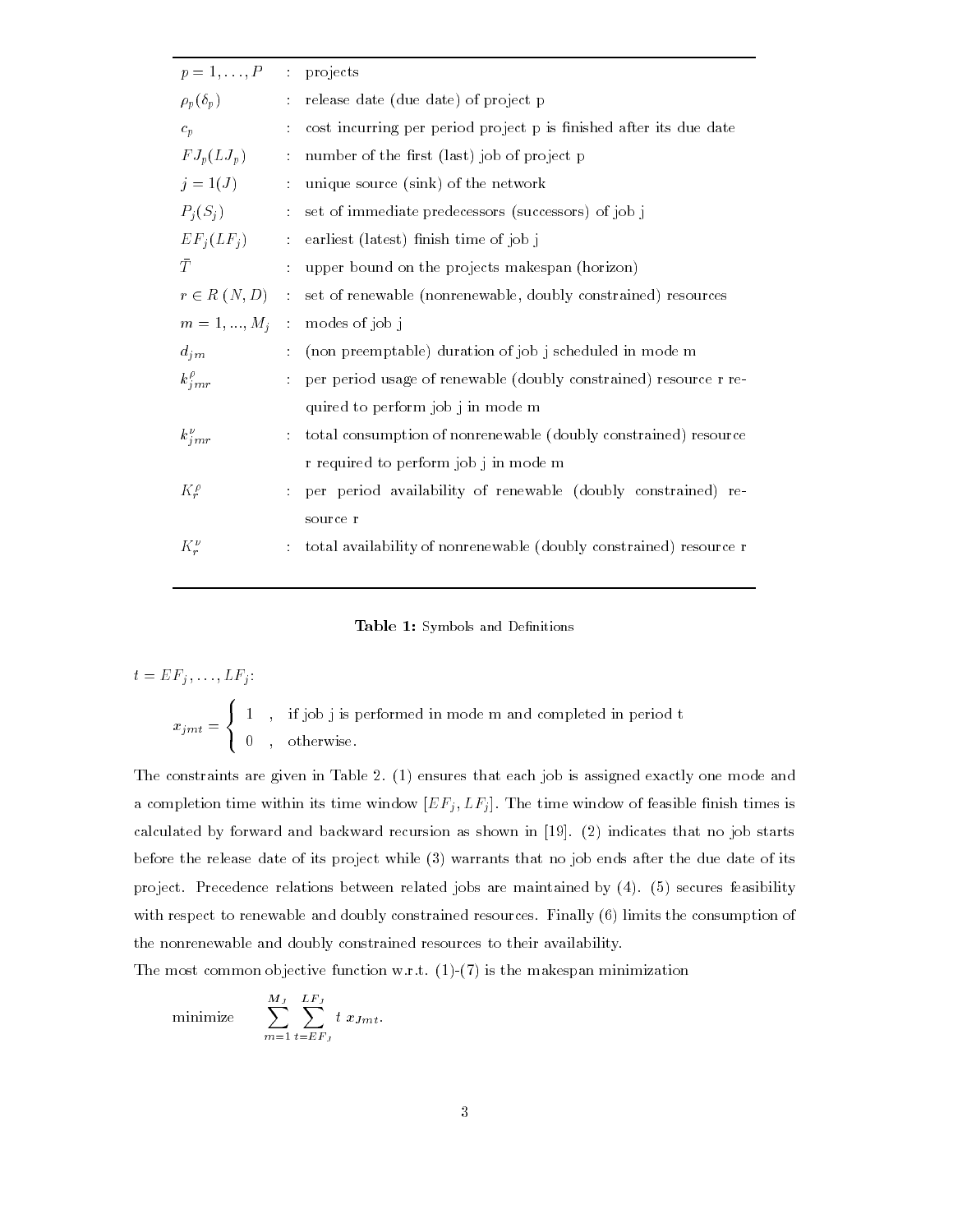$$
\sum_{m=1}^{M_j} \sum_{t=EF_j}^{LF_j} x_{jmt} = 1
$$
\n
$$
j = 1, \dots, J
$$
\n
$$
j = 1, \dots, J
$$
\n
$$
(1)
$$

$$
\sum_{m=1}^{1} \sum_{t=EF_j}^{f} (t - d_{j m}) x_{j mt} \ge \rho_p
$$
\n
$$
p = 1, \dots, P, j = FJ_p, \dots, LJ_p
$$
\n
$$
M_i \quad LF_i
$$
\n(2)

$$
\sum_{m=1}^{j} \sum_{t=EF_j}^{f} t x_{jmt} \le \delta_p
$$
\n(3)

$$
\sum_{m=1}^{M_h} \sum_{t=EF_h}^{LF_h} t x_{hmt} \leq \sum_{m=1}^{M_j} \sum_{t=EF_j}^{LF_j} (t - d_{j\,m}) x_{j\,mt} \qquad j = 1, ..., J, h \in P_j \tag{4}
$$

$$
\sum_{j=1}^{J} \sum_{m=1}^{M_j} k_{j\,mr}^{\rho} \sum_{q=t}^{t+d_{jm}-1} x_{j\,mq} \le \kappa_{rt}^{\rho} \qquad \qquad r \in R \cup D, t = 1, ..., \bar{T}
$$
\n
$$
\sum_{j=1}^{J} \sum_{m=1}^{M_j} k_{j\,mr}^{\nu} \sum_{t=EF_j}^{LF_j} x_{j\,mt} \le \kappa_r^{\nu} \qquad \qquad r \in N \cup D
$$
\n(6)

$$
j = 1 m = 1 \t t = EF_j
$$
  

$$
x_{jmt} \in \{0, 1\}
$$
  

$$
j = 1, ..., J, m = 1, ..., M_j,
$$
 (7)

t = EFj ; : : : ; LFj

#### Table 2: Constraints

Another objective is, e.g. the minimization of the weighted project delay

minimize 
$$
\sum_{p=1}^{P} c_p \left( \max_{j=FI_p}^{LJ_p} \left\{ \sum_{m=1}^{M_j} \sum_{t=EF_j}^{LF_j} t \ x_{jmt} \right\} - \delta_p \right)^+,
$$

where

j=1

 $\cdots$ 

$$
z^+ \quad := \quad \begin{cases} \begin{array}{c} z \\ 0 \end{array} \end{cases}, \quad \text{if } z \ge 0
$$

This formulation embodies a wide range of precedence- and resource-constrained scheduling problems, especially the single-  $(P = 1, M<sub>j</sub> = 1, \ldots, J, N = D = \emptyset, \rho_p = 0, \delta_p = T)$  and the  $p_{\text{m}} = p_{\text{m}} = p_{\text{m}} = 1$ ,  $p_{p} = 0$ ,  $v_{p} = 1$  of resource-constrained project scheduling. Furthermore job shop and flow shop type problems as well as scheduling problems with one and multiple parallel machines are included. Note that the main emphasis of the paper is on the generation of the set of solutions, i.e. the constraints  $(1)-(7)$ . In addition it is easy to incorporate other (regular) objective functions. Details are left to the reader (and user of PROGEN).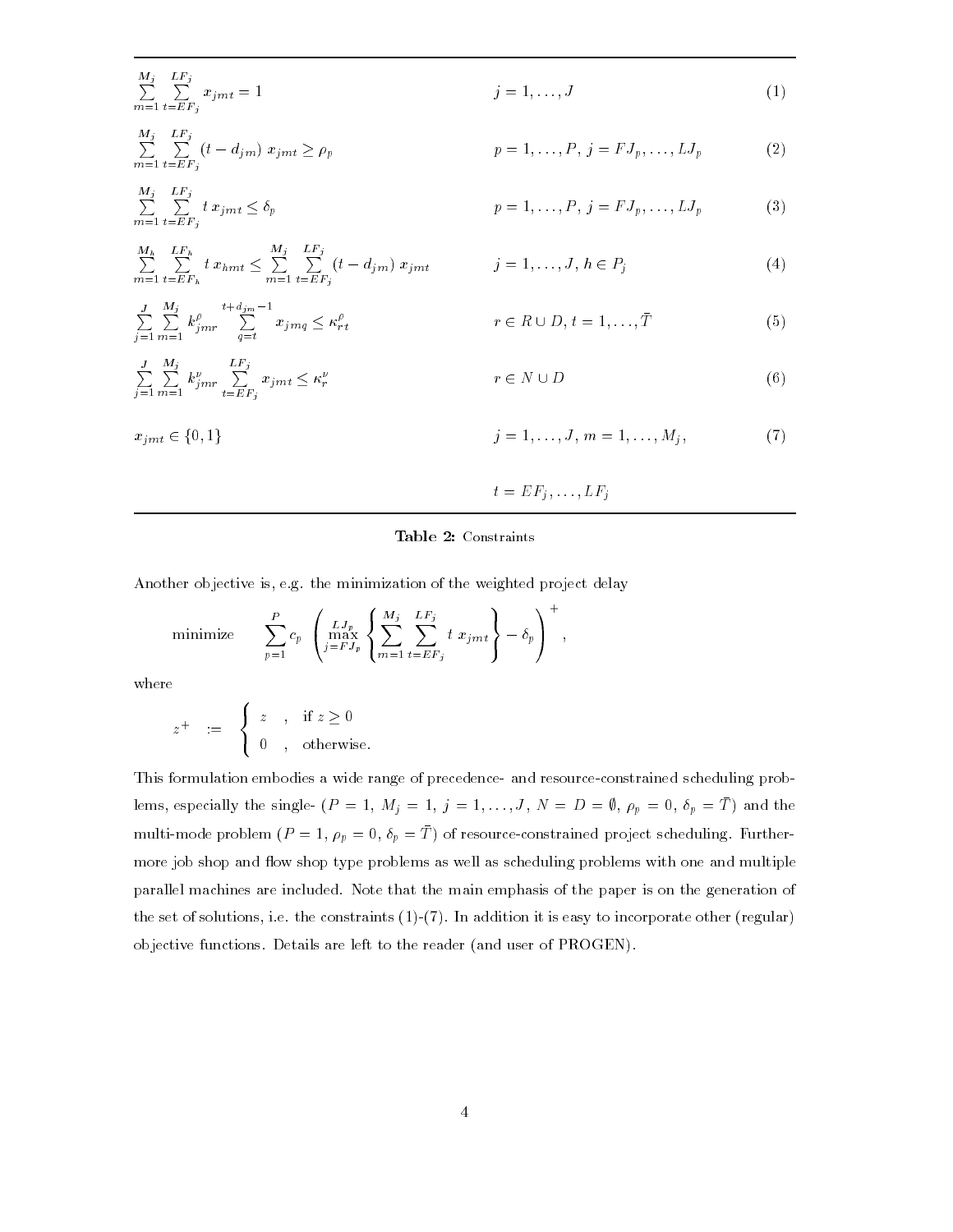## 3 Pro ject Generation

#### **Basedata Generation**  $3.1$

In this section we briefly outline the generation of the projects basedata. We use the functions round and trunc as well as the random functions rand and rand defined as follows:

rand $[n_1, n_2]$  : integer random number out of the interval  $[n_1, n_2]$ 

 $\overline{\text{rand}}[n_1, n_2]$  : real random number out of the interval  $[n_1, n_2]$ .

The (pseudo) random numbers are constructed by transforming [0; 1) uniformly distributed random numbers. The [0,1] uniformly distributed random numbers are calculated via the congruencegenerator developed by Lehmer using the constants and implementation as given in [49]. The generation of the basedata needs no further explanation. The input and output is displayed in Tables 3 and 4, respectively. MPM-duration of project p, p  $\mathbb{P}^1$  . MPM-duration of project p, p  $\mathbb{P}^1$ is calculated with respect to the release dates by using the modes of shortest duration and the network, the construction of which is described in the next section.

|                |   | : number of projects                                              |
|----------------|---|-------------------------------------------------------------------|
|                |   | $J^{min}(J^{max})$ : minimal (maximal) number of jobs per project |
|                |   | $M^{min}(M^{max})$ : minimal (maximal) number of modes per job    |
|                |   | $d^{min}(d^{max})$ : minimal (maximal) duration per job           |
| $\rho^{max}$   | ÷ | maximal release date                                              |
| $\delta_{fac}$ |   | : due date factor $\in [0,1]$                                     |

Table 3: Input Basedata Generation

#### $3.2$ Network Generation

In section 2 we stated that the structure of the project can be depicted as an acyclic AON. Thus it is a quite natural approach to construct the network by using the following simple implication of the definition of a network:

#### Theorem 1 (cf. [35], p.33)

Let  $N = (V, A)$  be a network with node set V and arc set A. Then, for every node  $v \in V$  there is a directed path from the single source to v and a directed path from v to the single sink.

That is, every node except of the sink (source) has at least one successor (predecessor). Therefore the basic idea is as follows: First, determine one predecessor for each node, second, determine one successor for each node and then add further arcs.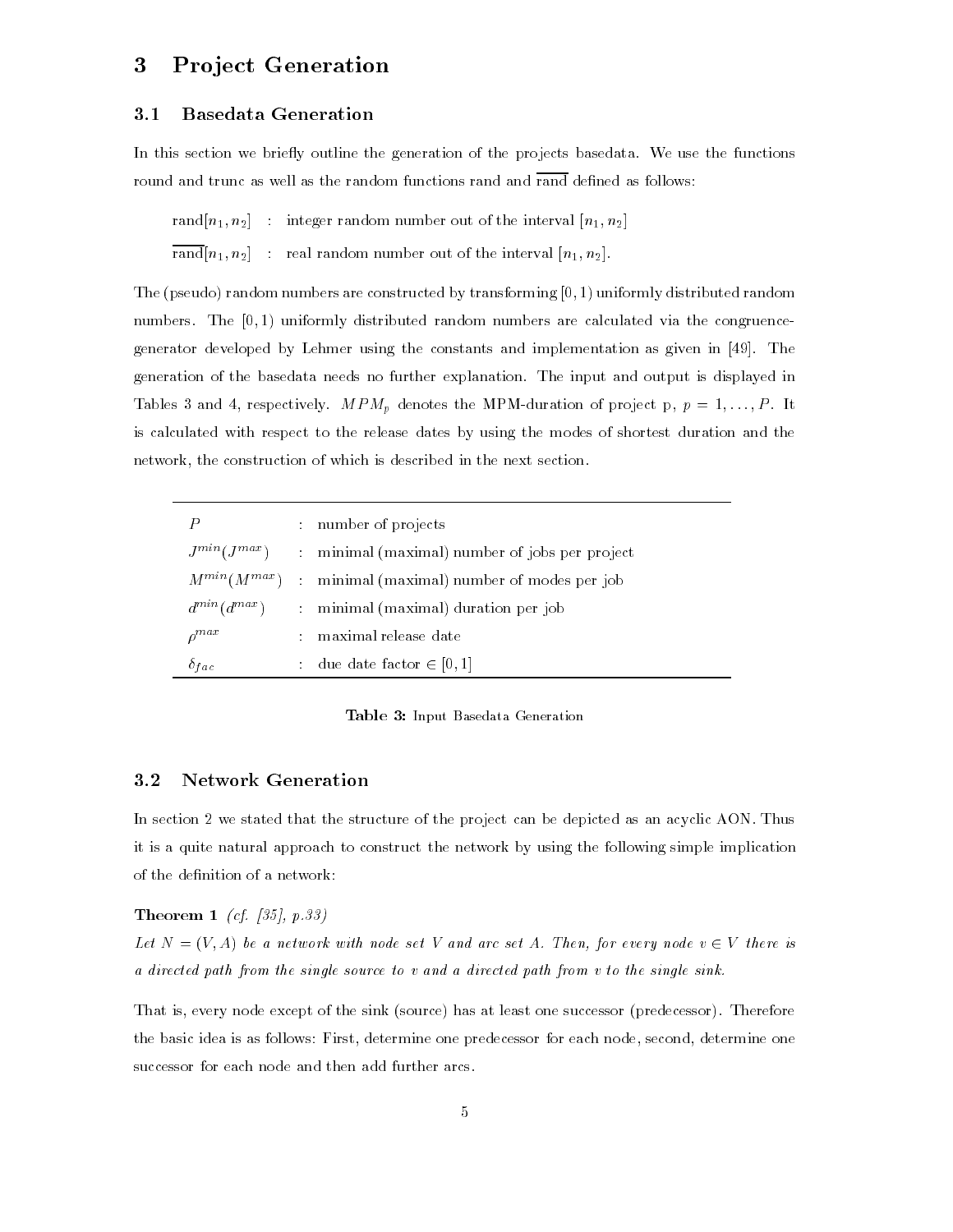- $J_p$  :  $\equiv$  rand  $J^{mnn}$ ,  $J^{mnm}$ ,  $p = 1, \ldots, P$ 
	- = number of jobs of project p
- $J \equiv \overline{\sum} J_n + 2$  $\sum_{p=1}^{P}$

= total number of jobs (including super-source and -sink). The jobs are numerically and consecutively labeled within the projects. That is, project p consists of the numerically labeled in the numerical labeled in the numerical labeled in  $\mathcal{N}$ r — 1  $\sum_{q=1}^{p} J_q + 2, \ldots, \sum_{q=1}^{p} J_q + 1.$  $q=1$   $q=1$ .

$$
M_j := \text{rand}[M^{min}, M^{max}], j = 2, \dots, J-1, (M_1 = M_J = 1)
$$

- = number of modes of job j
- $d_{im} := \text{rand}[d^{mn}, d^{max}], j = 2, \ldots, J-1, m = 1, \ldots, M_i \ (d_{11} = d_{J1} = 0).$  The modes are labeled with respect to non-decreasing durations.
	- $\rho_p$  :  $\equiv$  rand  $|0, \rho^{max}|$ 
		- = release date of project p

$$
\bar{T} := \max_{p=1}^{P} \rho_p + \sum_{j=1}^{J} \max_{m=1}^{M_j} \{d_{j,m}\}
$$

- = horizon
- $\delta_p$  :  $=$  trunc(MPM<sub>p</sub> +  $\delta_{fac}(T \text{MPM}_p)$ )
	- $=$  due date of project p

$$
c_p \quad := \quad \mathrm{trunc}(\overline{\mathrm{rand}}[0,1]*J_p)
$$

= per period tardiness costs of project p

#### Table 4: Output Basedata Generation



Figure 1: Example Network

We consider the example in Figure 1 (cf.  $[21]$ , p. 179), where the additional arc  $(2,7)$  would give no extra information about scheduling the activities and therefore should not be taken into consideration. We use the following definition: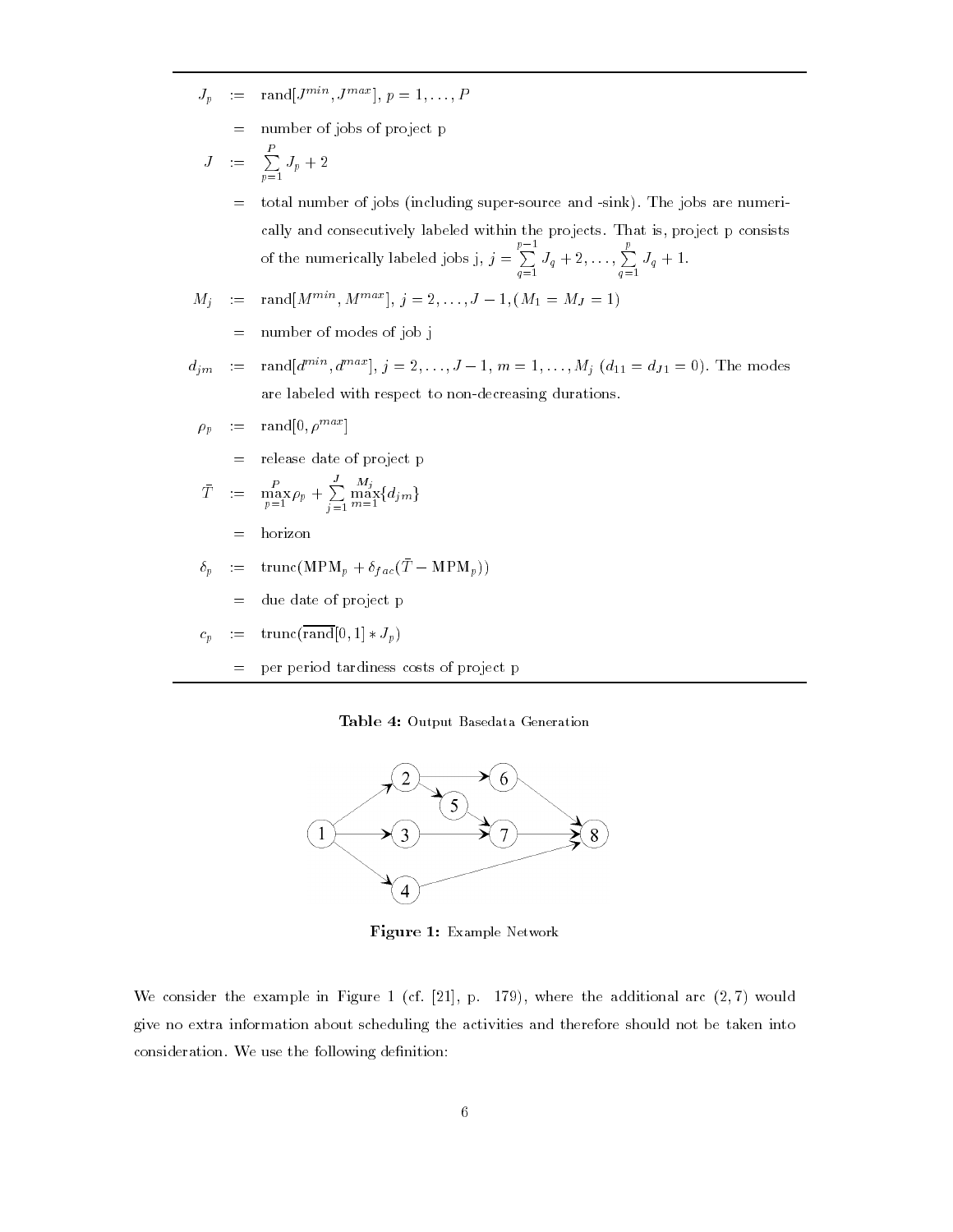#### Definition 1

Let  $N = (V, A)$  be a network. An arc  $(h, j)$  is called redundant, if there are arcs  $(i_0, i_1), \ldots, (i_{s-1}, i_s) \in$ A with  $i_0 = h$ ,  $i_s = j$  and  $s \geq 2$ .

That is, an arc  $(i, j)$  is redundant, if it is an element of the transitive closure  $N^+$  of  $N^ (V, A \setminus \{(i, j)\})$ . If within the construction process of the network an arc  $(i, j)$  is chosen for adding it to the actual graph, four cases of redundancy might occur (cf. Figure 2, where  $\overline{N} = (V, A)$ denotes the current graph with actual sets of (immediate) successors  $D_j(\bar{D}_j)$  and (immediate) predecessors  $P_j(T_j)$ . For a given cardinality of the set of nodes the mimimal and maximal number



Figure 2: Cases of Redundancy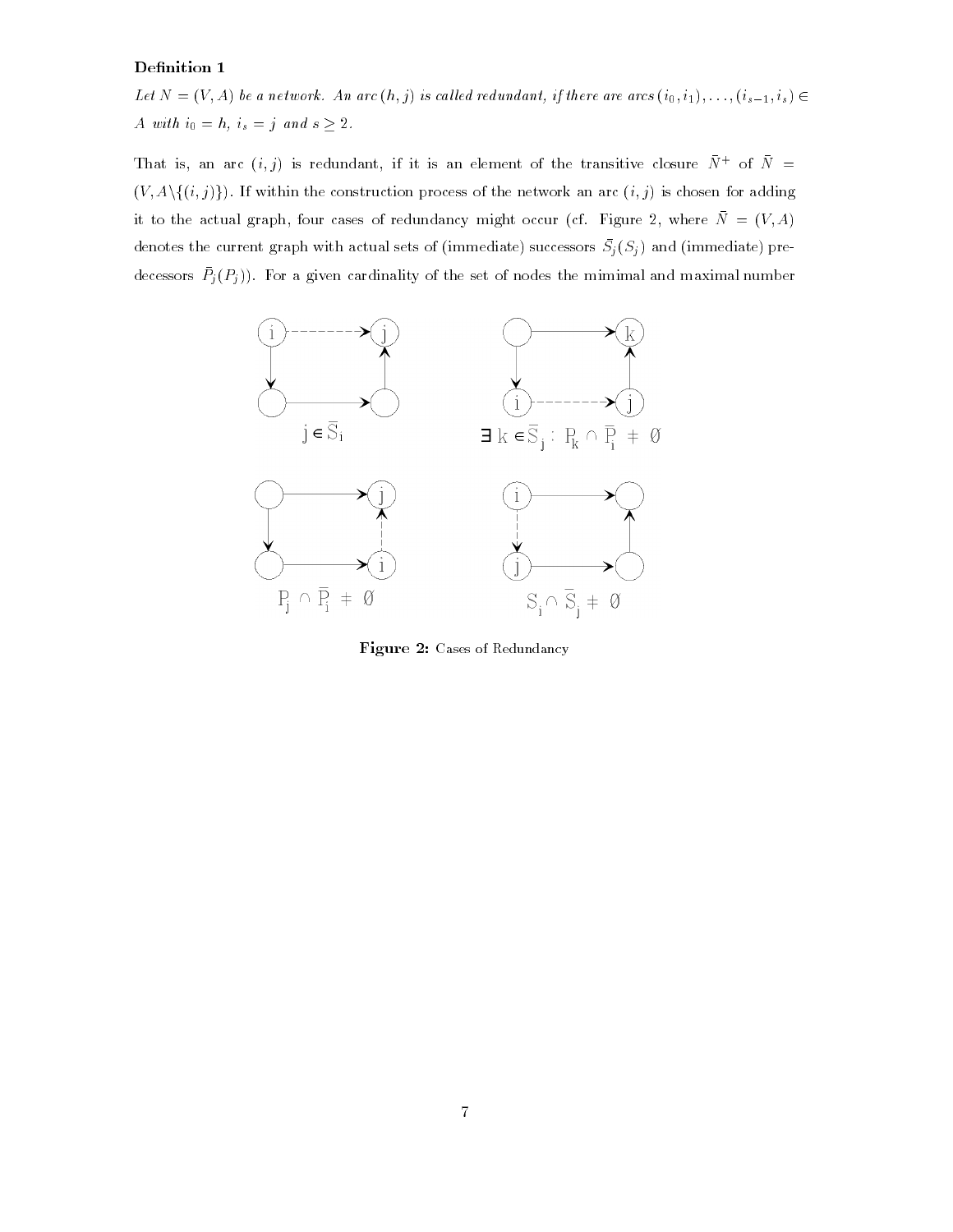of non-redundant arcs are given in the following theorem and illustrated in Figures 3 and 4.

#### Theorem 2

- Let  $N = (V, A)$  be a network with  $|V| = n$ .
- (a) Since a network is connected, the minimal number of non-redundant arcs  $A^{min}$  is given by
	- $A^{min} = n 1.$
- (b) The maximal number of non-redundant arcs  $A^{max}$  in a network with  $n \geq 6$  is given by

$$
A^{max} = \begin{cases} n-2+\left(\frac{n-2}{2}\right)^2 & \text{if } n \text{ is even} \\ n-2+\left(\frac{n-1}{2}\right)\left(\frac{n-3}{2}\right) & \text{if } n \text{ is odd.} \end{cases}
$$



Figure 3: Minimal Number of Nonredundant Arcs



Figure 4: Maximal Number of Non-redundant Arcs

|                  | $S_1^{min}$ ( $S_1^{max}$ ) : minmimal (maximal) number of start activities             |
|------------------|-----------------------------------------------------------------------------------------|
|                  | $P_I^{min}(P_I^{max})$ : minmimal (maximal) number of finish activities                 |
|                  | $S_i^{max}(P_i^{max})$ : maximal number of successor (predecessor) activities of activ- |
|                  | ity j, $j = 2, , J - 2$                                                                 |
| $\mathcal{C}$    | : network complexity, i.e. the average number of non-redundant                          |
|                  | arcs per node (including the super-source and -sink)                                    |
| $\epsilon_{NET}$ | : tolerated complexity deviation                                                        |

#### Table 5: Input Network Generation

For the characterization of the network we use the parameters given in Table 5. The complexity as the average number of (non-redundant) arcs per node is a measure for the network logic, which has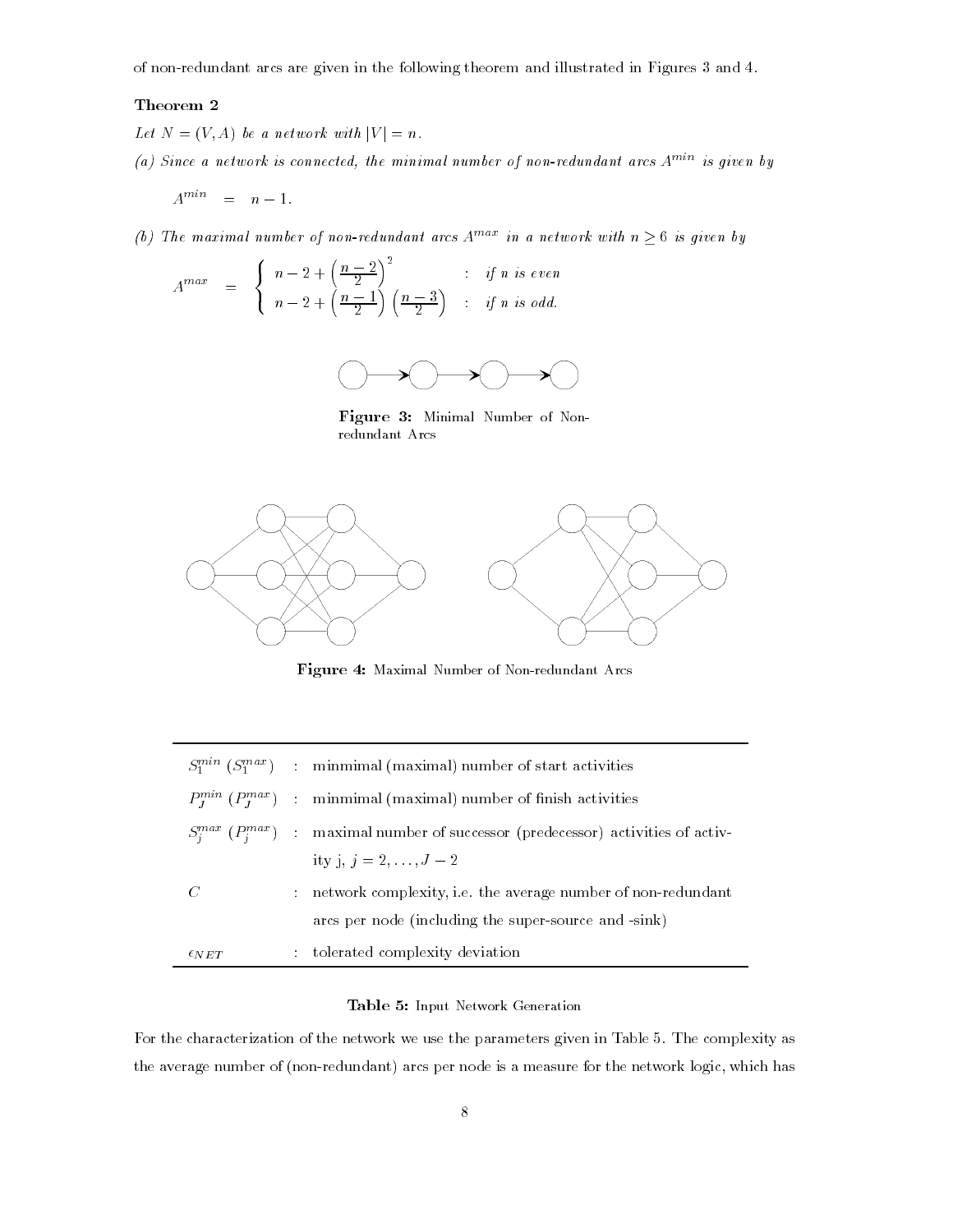been introduced by Pascoe (cf. [36]) for activity-on-arc networks and adopted by Davis (cf. [13]) for the AON representation. For the latter complexity has to be understood in the way that for a fixed number of jobs a higher complexity results in an increasing number of arcs and therefore in a greater interconnectedness of the network. It has already been shown by Alvarez-Valdes/Tamarit (cf. [1]) and will be conrmed in this study that with increasing complexity problems become easier. This makes the term complexity somewhat confounding. Nevertheless we stay with the term, because it has been used in a lot of computational studies (cf. [54], [37], [57], [31] and [20]) and has become a well known project summary measure. Two disadvantages associated with this measure have to be mentionend - to wit:

(i) The number of arcs only does not give all informations about the number of possible schedules. Attempts in order to find more elaborate measures than complexity can be found in [26], [60] and [22]. But as pointed out by Elmaghraby and Herroelen (cf. [22]) "it seems evident to us that the structure of the network - in whichever way it is measured - will not be sufficient to reflect the difficulty encountered in the resolution of such problems".

(ii) The measure is not normalized to the interval [0,1]. A normalized measure for the network structure is the "Order Strength" which has been proposed by Mastor (cf. [34]) for the assembly line balancing problem and used by Cooper (cf. [10]) for the project scheduling problem. The Order Strength for AON-representation is calculated by dividing the number of arcs by the maximal number of arcs which is  $n(n-1)/2$ . Unfortunately the maximal number of arcs has two drawbacks: It includes redundant arcs and is far greater then a realistic number of precedence relations within scheduling problems. Although we can use the maximal number of non-redundant arcs for normalizational purpose, they still exceed the number of realistic precedence relations. As a consequence for realistic projects the order strength converges to zero with an increasing number of jobs.

We now describe the network construction for a single project (Figure 5), a multi-project network is maintained analogously. In Step 1 the number of start- and finish-activities are drawn randomly out of the interval  $[S_1^{new}, S_1^{new}]$  and  $[F_j^{new}, F_j^{new}]$ , respectively. Then, the arcs, which connect the dummy source with the start activities and the finish-activities with the dummy sink are added to the network. In Step 2, beginning with the lowest indexed non-start activity, each activity is assigned a predecessor (activity) at random. Similar in Step 3, where each activity, which has no successor, is assigned one, cf. arcs  $(3,6)$  and  $(6,9)$  in Figure 5. In both steps the jobs are considered in order of increasing job number. Finally (in Step 4) further arcs are added until the complexity is reached. During the whole procedure one has to take into account:

- To avoid redundancy, there must be no precedence relations between the start-activities and the finish-activities, respectively.
- Adding arcs in Step 3 (e.g. arc (6,8)) or 4 must not produce redundant precedence relations.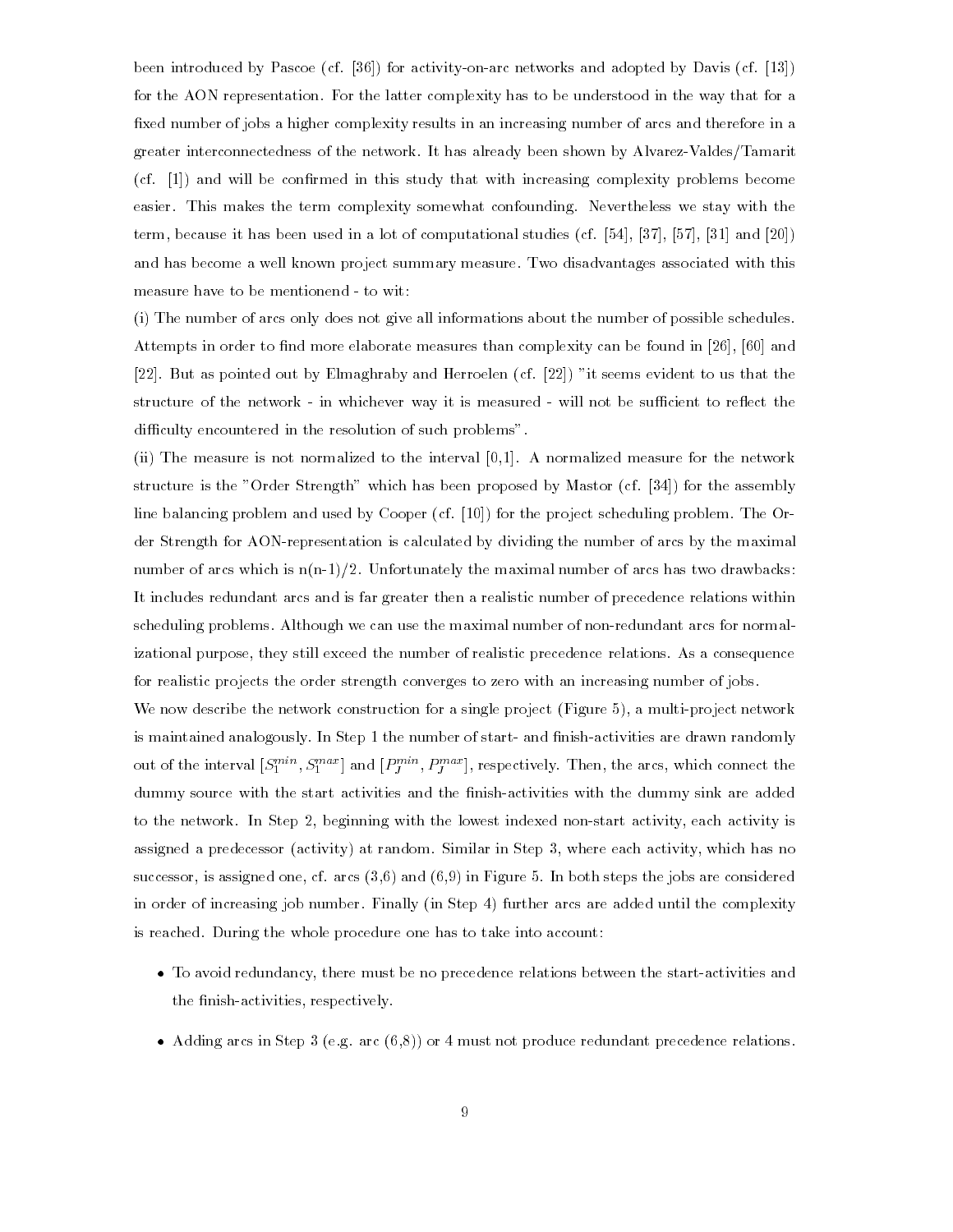

Figure 5: Network Generation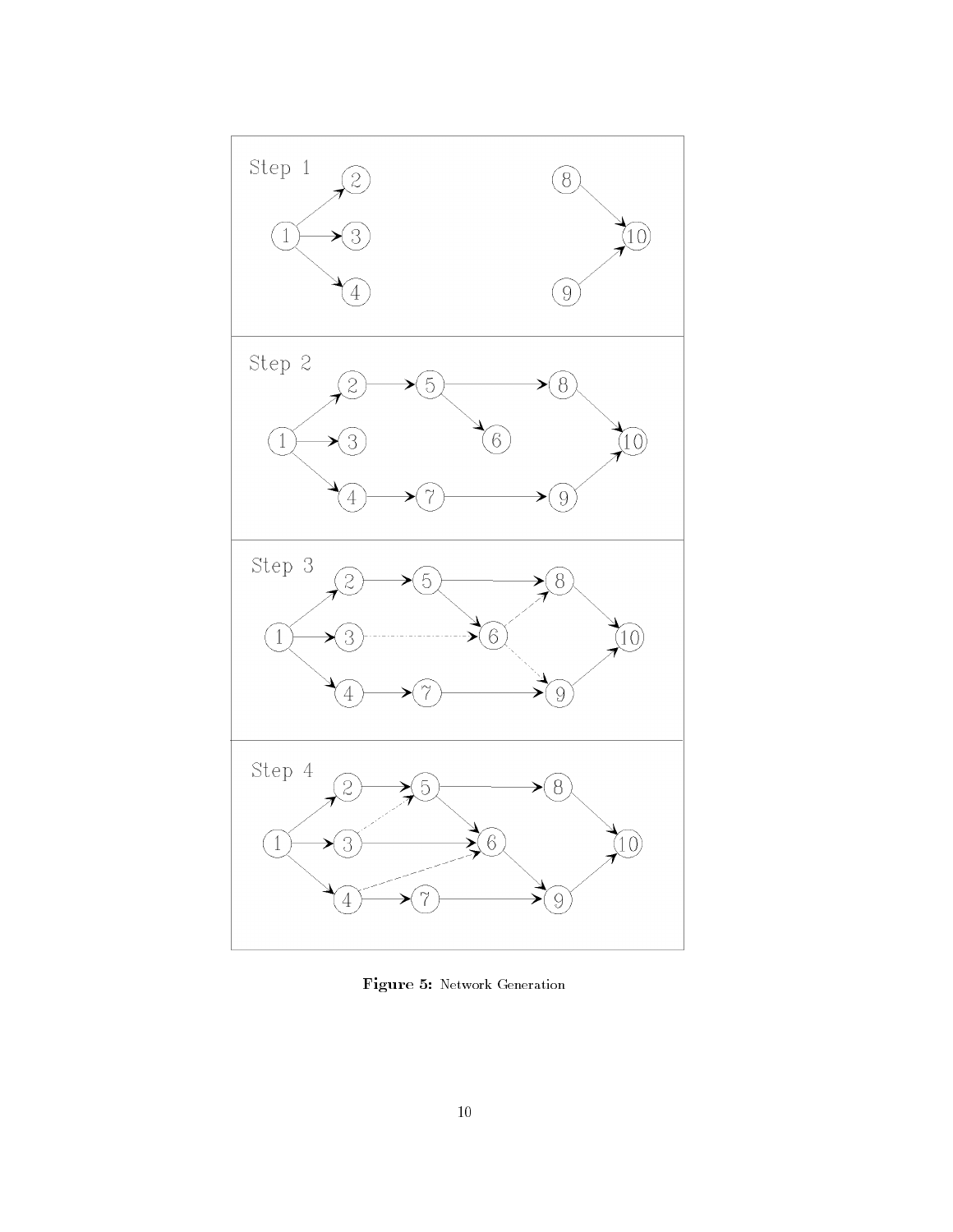The limitation given by the maximal number of successors and predecessors and the number of start and finish activities (e.g. arc  $(4,6)$  in Step 4, which cannot be incorporated, if at most two predecessors are allowed).

In the following cases the generation procedure has to be restarted:

If the required complexity is low, i.e.  $C \approx 1$ , it might happen that after Step 3 the number of arcs integrated into the network is too high, that is,

ActArcs >  $J * C * (1 + \epsilon_{NET})$ .

- If in Step 3, due to the limited number of predecessors, there is no successor of a job j available.
- If in Step 3 for a job j, there are only successors available, which lead to redundant precedence relations.
- If the required complexity is not obtainable in Step 4, that is, within a limited number of trials of randomly selecting a node and calculating possible successors, there are no further arcs addable to obtain

$$
ActArcs \geq J*C*(1-\epsilon_{NET}).
$$

By an appropriate reduction of the set of choosable predecessors and successors in the steps previously described a numerical labeled network is realized.

Through adjustment of the input parameters special network structures, e.g. general (Figure 6), serial structures (Figure 7) and network shapes as described in [30], [31] and [53] are obtainable.



Figure 6: Multi-Project with General Structure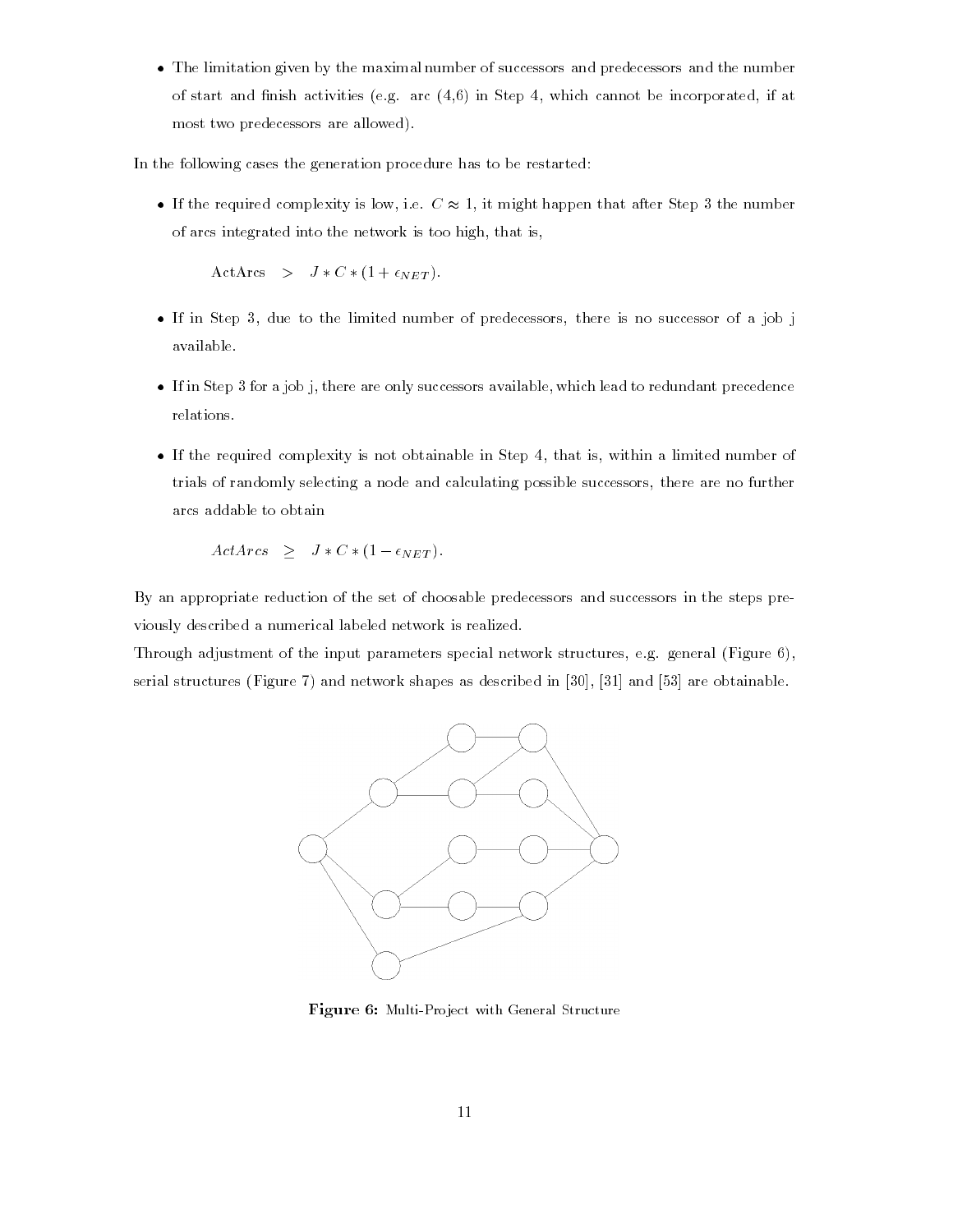

Figure 7: Multi-Project with Serial Structure

| $ \tau ^{min}( \tau ^{max})$<br>$Q_{\tau}^{min}(Q_{\tau}^{max})$     | ÷<br>÷ | minimal (maximal) number of resources of type $\tau$<br>minimal (maximal) number of resources of type $\tau$ used        |
|----------------------------------------------------------------------|--------|--------------------------------------------------------------------------------------------------------------------------|
|                                                                      |        | by a job-mode combination $[i, m]$                                                                                       |
| $U_{\tau}^{min}(U_{\tau}^{max})$<br>$P_{\tau}(F=1)(P_{\tau}(F=2))$ : |        | : minimal (maximal) demand for a resource of type $\tau$<br>probability that demand for a resource of type $\tau$ is du- |
|                                                                      |        | ration constant (monotonically decreasing with the du-                                                                   |
|                                                                      |        | ration)                                                                                                                  |
| $\rm RF_{\tau}$                                                      | ÷      | -resource factor of type $\tau$                                                                                          |
| $RS_{\tau}$                                                          |        | resource strength of type $\tau$                                                                                         |
| $\epsilon_{\textrm{RF}}$                                             | ÷      | tolerated resource factor deviation                                                                                      |

Table 6: Input Demand Generation

## 4 Resource Demand and Availability Generation

#### 4.1 Resource Demand Generation

The resource demand generation consists of two decisions to be made. First, we have to determine the resources used or consumed by the job-mode combinations [j,m], j = 1;:::;J , m = 1;:::;Mj . Second, if a job-mode combination uses or consumes a resource, we have to calculate the number of units used or consumed. To the first step we refer with *request generation* (Subsection 4.1.1) and to the latter we refer with *generation of demand level* (Subsection 4.1.2).

We consider a resource type  $\tau \in \{R, N, D\}$ . The number of resources of type  $\tau$  is determined by a randomly drawn integer within  $[|\tau|^{mn}, |\tau|^{max}]$ , that is

 $|\tau| := \text{rand}[\lvert \tau \rvert^{min}][\tau \rvert^{max}]$ .

#### 4.1.1 Requested Resources

For characterizational purposes we use a generalization of the resource factor (RF) which has been introduced by Pascoe (cf. [36]) for the single-mode case and which has later on been utilized in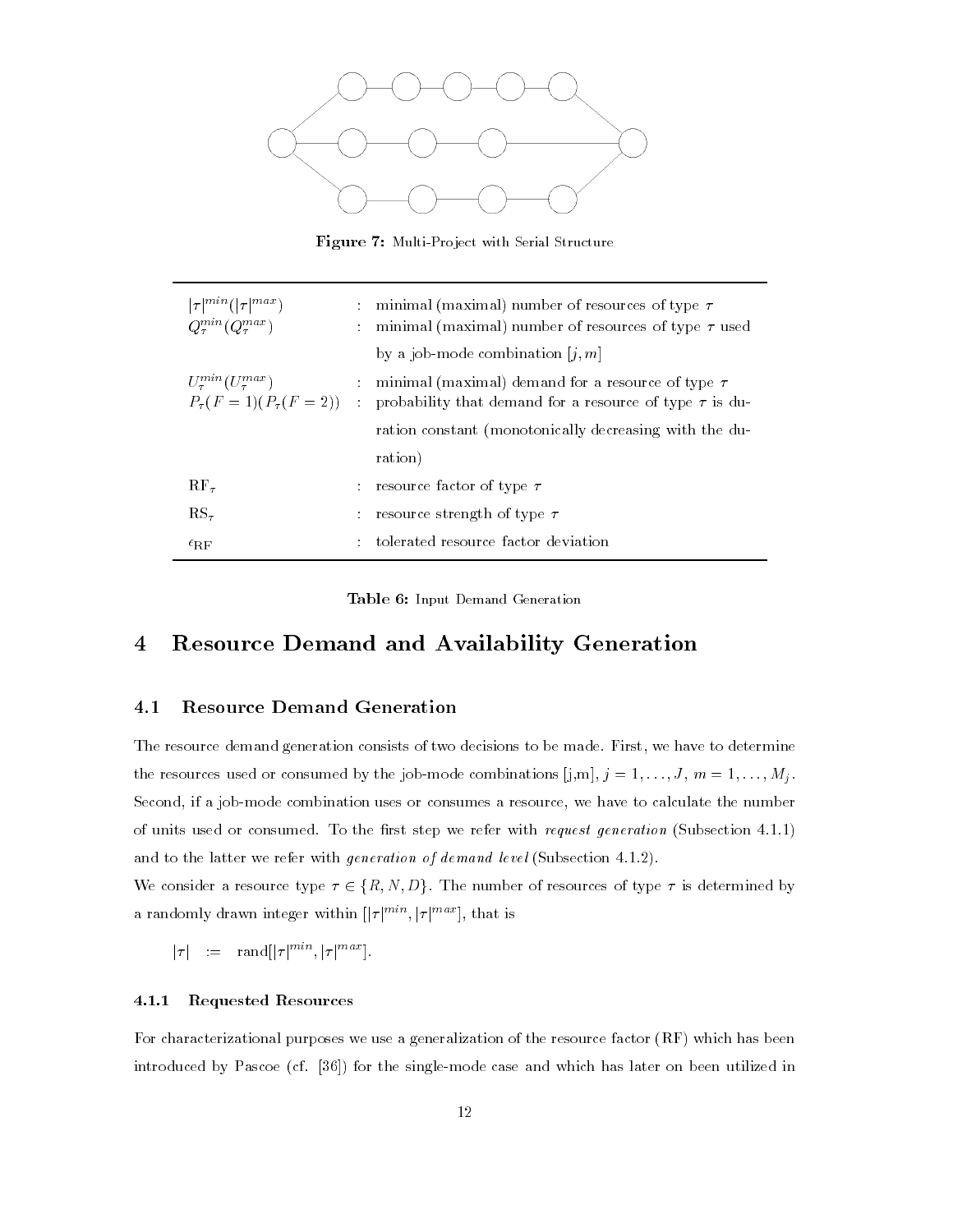studies by Cooper (cf. [10]) and Alvarez-Valdes/Tamarit (cf. [1]). For the single-mode case RF is calculated as follows:

$$
RF \quad := \quad \frac{1}{J} \frac{1}{|R|} \sum_{j=1}^{J} \sum_{r \in R} \begin{cases} 1, & \text{if } k_{jr} > 0 \\ 0, & \text{otherwise.} \end{cases}
$$

The resource factor reflects the average portion of resources requested per job. It is a measure of the density of the array kir . If we have RF=1, then each indicates all resources. RF=0 indicates all resources that no job requests any resource, thus we obtain the unconstrained MPM-case. In order to use RF for the multi-mode case as well, we generalize it straightforward to a type dependent resource factor  $RF_{\tau}$ ,  $\tau \in \{R, N, D\}$ : multi-mode case a<br>,  $\tau \in \{R, N, D\}$ :

$$
RF_{\tau} \quad := \quad \frac{1}{J-2} \frac{1}{|\tau|} \sum_{j=2}^{J-1} \frac{1}{M_j} \sum_{m=1}^{M_j} \sum_{r \in \tau} \begin{cases} 1, & \text{if } k_{jmr} > 0 \\ 0, & \text{otherwise.} \end{cases}
$$

and the state of the state of the state of the state of the state of the state of the state of the state of the

Again RF is normalized to the interval [0,1] with the interpretation very close to the one of the original RF. It reflects the average portion of resources out of one type, requested by each job-mode combination is matter in the density of the density of the density of the three dimensional array king . Of course, our density of course, our density of course, our density of course, our density of course, our density of RF equals the one proposed by Pascoe for the case N = D = 0 and Mj = 1, <sup>j</sup> = 1; : : :;J . Table 6 shows the other input parameters as well.

For the generation of the resource request we use the following internal variables and data structures: First, we represent the information whether a job-mode combination [j,m] requests resource r by a three-dimensional array  $Rq[j, m, r]$  of binary digits.  $Rq[j, m, r]$  is initialized with zeros and is set equal to one, if and only if  $[i,m]$  requests resource r. The actual resource factor  $(ARF)$  is then calculated as follows:

$$
ARF_{\tau} = \frac{1}{J-2} \frac{1}{|\tau|} \sum_{j=2}^{J-2} \frac{1}{M_j} \sum_{m=1}^{M_j} \sum_{r \in \tau} Rq[j, m, r].
$$

The actual number of resources requested by [j,m] is obtained by

$$
Q[j,m] \quad := \quad \sum_{r \in \tau} Rq[j,m,r].
$$

Finally we get CT, the actual set of choosable triplets,

$$
CT \ := \ \{[j,m,r]; Rq[j,m,r] = 0 \text{ and } Q[j,m] < Q^{max}_{\tau} \},
$$

that is, the set of job-mode-resource combinations  $[j,m,r]$ , which are furthermore choosable  $(Rq[j,m,r] =$ 0) without  $Q[j, m]$  exceeding  $Q_{\tau}^{max}$ .

During the two steps to be performed the internal variables are continuously updated.

In Step 1 for each job-mode combination  $[i,m]$ , as far as the minimal number of requested resources  $Q_\tau^{max}$  is not reached, additional resources are selected randomly. While, in Step 2, the actual resource factor is less than the asserted one and in addition there are choosable triplets in CT, i.e.  $CT \neq \emptyset$ , the actual resource factor is incremented by randomly drawing a triplet out of CT. In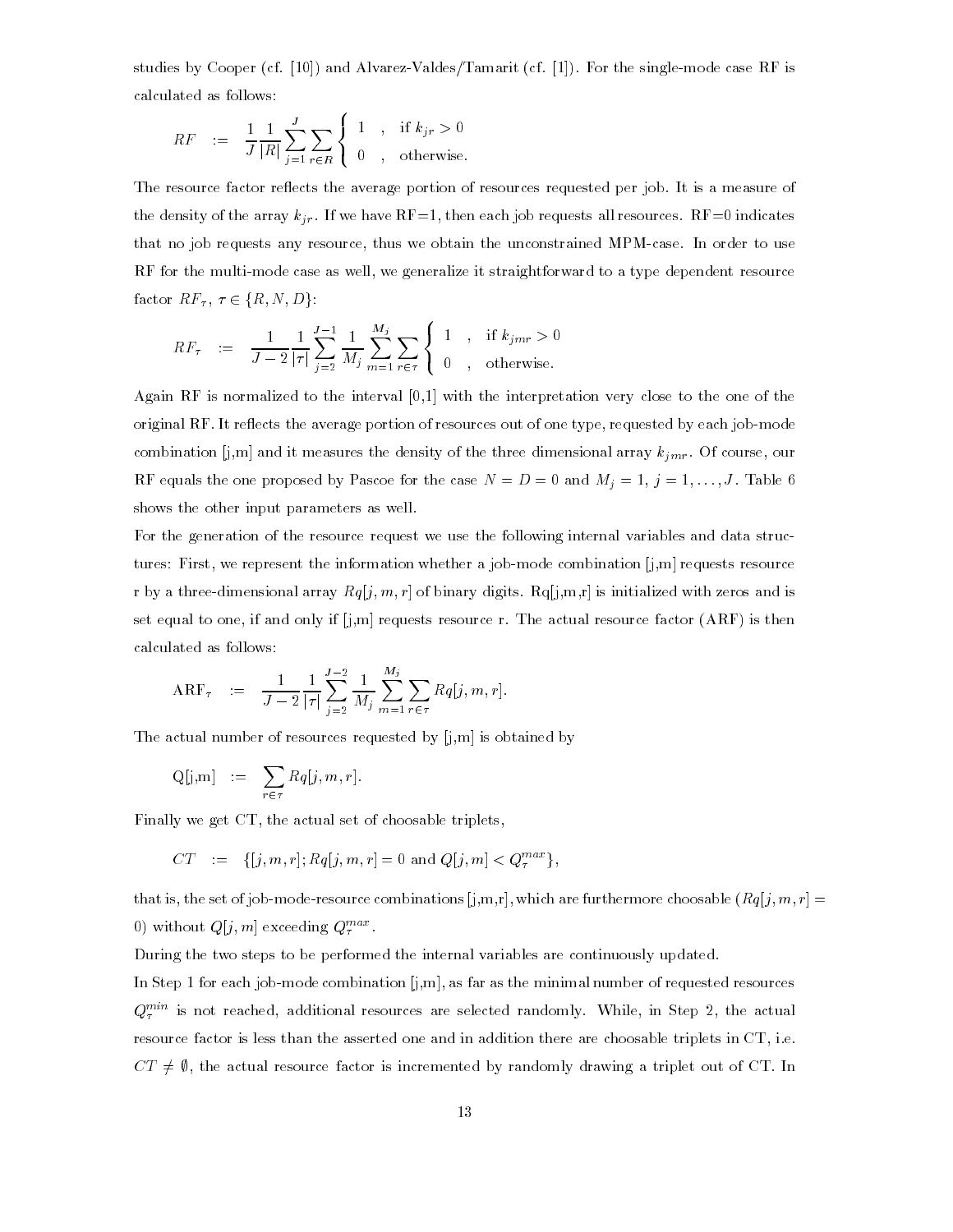|                | Establishing the minimal num-   Establishing the resource factor |                |              |                               |              |                |                                          |              |                |                          |                                                             |              |                |             |
|----------------|------------------------------------------------------------------|----------------|--------------|-------------------------------|--------------|----------------|------------------------------------------|--------------|----------------|--------------------------|-------------------------------------------------------------|--------------|----------------|-------------|
|                |                                                                  |                |              | ber of resources requested by |              |                |                                          |              |                |                          |                                                             |              |                |             |
|                |                                                                  | [j,m]          |              |                               |              |                |                                          |              |                |                          |                                                             |              |                |             |
| $\overline{2}$ |                                                                  | 1              |              | $\sim 100$ km $^{-1}$         |              | $M_2$          |                                          |              | $\mathbf{1}$   |                          | $\mathcal{L}^{\mathcal{L}}$ and $\mathcal{L}^{\mathcal{L}}$ |              | $M_2$          |             |
|                | $\mathbf{1}$                                                     | $\overline{2}$ | -3           |                               | $1 -$        | $\overline{2}$ | 3                                        | $\mathbf{1}$ | $2 \quad 3$    |                          |                                                             |              | $\overline{2}$ | -3          |
|                | 0                                                                | $\overline{0}$ | $\mathbf{1}$ |                               | $\mathbf{1}$ | $\Omega$       | $\boldsymbol{0}$                         | $\mathbf{1}$ | $\overline{0}$ | $\overline{1}$           |                                                             | $\mathbf{1}$ | $\theta$       | -1          |
|                |                                                                  |                |              |                               |              |                |                                          |              |                |                          |                                                             |              |                |             |
| $J-1$          |                                                                  | $\mathbf{1}$   |              | $\sim 100$                    |              | $M_{J-1}$      |                                          |              | $\mathbf{1}$   |                          |                                                             |              | $M_{J-1}$      |             |
|                | $\mathbf{1}$                                                     | $\overline{2}$ | 3            |                               |              | $1 \quad 2$    | 3                                        | $\mathbf{1}$ | 2 3            |                          |                                                             |              |                | $2 \quad 3$ |
|                | 1                                                                | $\theta$       | $\theta$     |                               | $\theta$     | $\Omega$       | $\mathbf{1}$                             | $\mathbf{1}$ | $\theta$       | $\overline{\phantom{0}}$ | $\cdots$                                                    | 1            | $\theta$       | $\theta$    |
|                | Step 1                                                           |                |              |                               |              |                |                                          |              |                |                          | Step 2                                                      |              |                |             |
|                |                                                                  |                |              |                               |              |                | $Q_{\tau}^{min} = 1, Q_{\tau}^{max} = 2$ |              |                |                          |                                                             |              |                |             |

Table 7: Resource Factor Establishing

Table 7, where we have  $|\tau| = 3$ , the triplet  $(2,1,2)$  is not in the choosable set CT, because  $Q_{\tau}^{max}$  is fixed to two.

If after Step 2 the actual resource factor declines more then tolerated, i.e.

 $ARF_{\tau} \notin [RF_{\tau} \cdot (1 - \epsilon_{RF}), RF_{\tau} \cdot (1 + \epsilon_{RF})],$ 

then a warning message is given.

#### 4.1.2 Level of Demand

If we have  $Rq[j, m, r] = 1$ , then a positive demand of the job-mode combination [j,m] for resource r has to be generated. The interrelation between the durations of the modes and the demand for resource r is reflected by two types of functions. One of which is duration independent  $(F = 1)$ and the other one is decreasing with the (increasing) duration  $(F=2)$ . That is, for the renewable and doubly constrained resources the per-period demand and for the nonrenewable resources the total demand is generated as the interrelation prescribes. For each resource  $r \in \tau$  the interrelation is defined by

$$
F_{\tau}(r) \quad := \quad \left\{ \begin{array}{rcl} 1 & : & \text{if } \overline{\text{rand}}[0,1] < P_{\tau}(F=1) \\ 2 & : & \text{otherwise} \end{array} \right.
$$

 $\Omega$  is the type dependent probabilities  $P$  (r) and  $P$  (r)  $P$  (r)  $P$  (r)  $P$  (r)  $P$  (r)  $P$  (r)  $P$  (r)  $P$  (r)  $P$  (r)  $P$  (r)  $P$  (r)  $P$  (r)  $P$  (r)  $P$  (r)  $P$  (r)  $P$  (r)  $P$  (r)  $P$  (r)  $P$  (r)  $P$  (r)  $P$  (r) the demand  $U$  is randomly drawn out of the integer interval  $[U_{\tau}^{(\max)},U_{\tau}^{(\max)}]$  and is then assigned to all modes, which request this resource. In the case of F (r) = 2, for each job j two levels are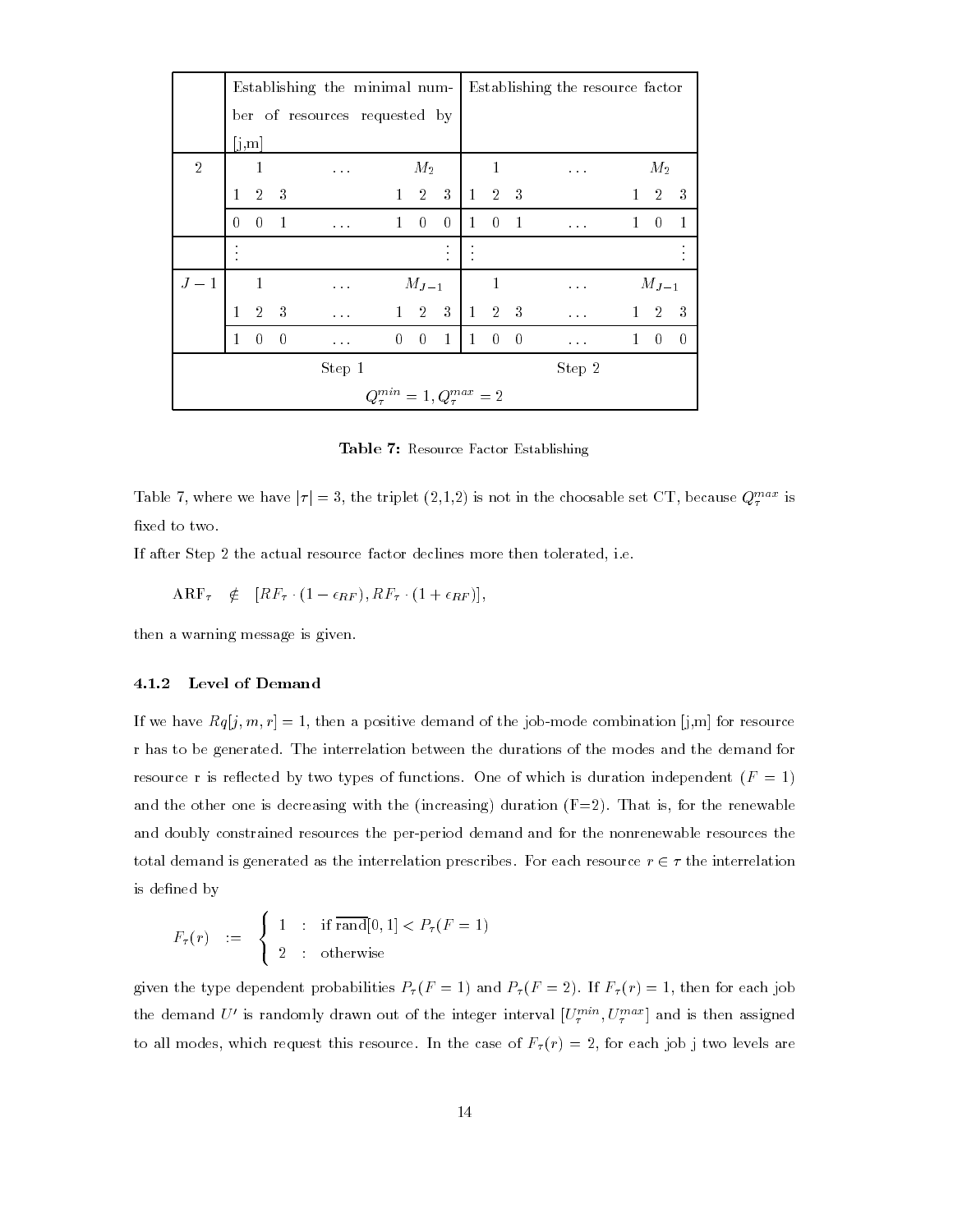

Figure 8: Interrelation between Demand and Duration

drawn randomly out of the parameter specified interval:

$$
U^1 := \text{rand}[U^{min}_\tau, U^{max}_\tau] \quad , \quad U^2 := \text{rand}[U^{min}_\tau, U^{max}_\tau].
$$

Then  $U^{low}$  and  $U^{high}$  are calculated as follows

$$
U^{low}\,:=\,\min\{U^{\,1},U^{\,2}\}\quad\, ,\quad U^{high}\,:=\,\max\{U^{\,1},U^{\,2}\}
$$

Let  $m_j$  be the number of modes of job j with different durations requesting resource r. We calculate

$$
\Delta \quad := \quad \frac{U^{high} - U^{low}}{\bar{M}_j}
$$

and yield  $M_i$  intervals  $I_k$  as follows.

$$
I_k := [Round(U^{high} - \Delta k), Round(U^{high} - \Delta(k-1))] \qquad k = 1, ..., \bar{M}_j.
$$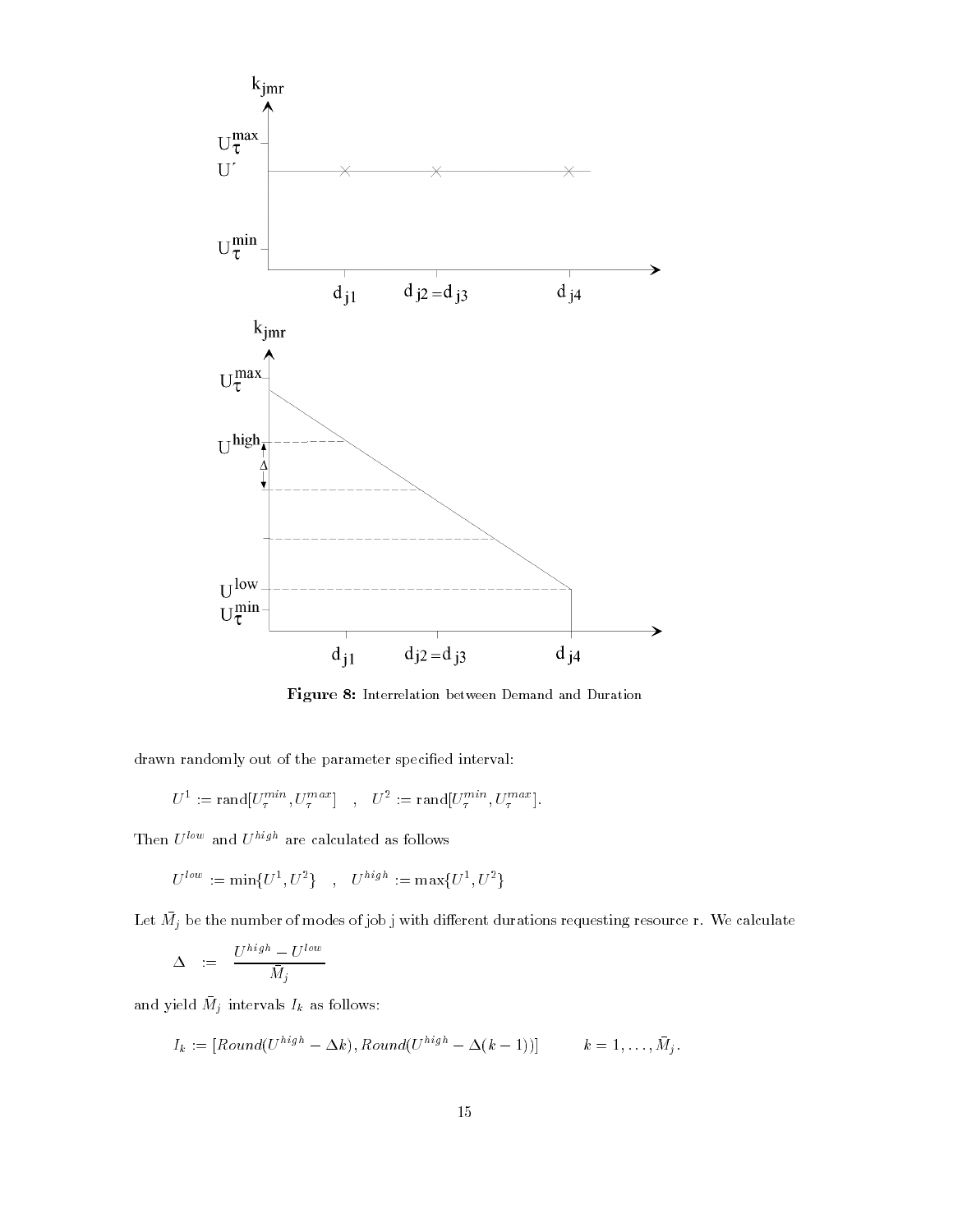Since the modes are labeled with respect to nondecreasing durations, we can now draw the demand randomly out of the intervals corresponding to the durations. Figure 8 illustrates the generation of the level of demand.

#### Remark 1

**Remark 1**<br>If for  $m, \bar{m} \in \{1, ..., M_i\}$ ,  $m \neq \bar{m}$ , it is  $d_{im} = d_{im}$  and  $Rq[j, m, r] = 1 = Rq[j, \bar{m}, r]$ , then the demand is generated randomly out of the same interval.

Due to the construction inefficiency, which is defined in the following, might occur:

#### Definition 2

A job j has inefficient modes, if there are modes m and  $\bar{m}$  with  $d_{jm} \leq d_{j\bar{m}}$  and  $k_{imr}^{\rho} \leq k_{j\bar{m}r}^{\rho}$  for all  $r \in R \cup D$  and  $k_{jmr}^{\nu} \leq k_{j\bar{m}r}^{\nu}$  for all  $r \in N \cup D$ .

If inefficient modes occur for job j, we calculate the number of resources requested by job j

$$
Q_j \quad := \quad \sum_{m=1}^{M_j} \sum_{r \in \tau} Rq[j,m,r]
$$

and the request and demand generation is restarted with the additional constraint

$$
Q_j = \sum_{m=1}^{M_j} Q[j,m].
$$

If efficiency is not obtainable within MaxTrials, the generation is interrupted and the parameters have to be adjusted.

#### 4.2 Resource Availability Generation

In order to express the relationship between the resource demand of the jobs and the resource availability Cooper (cf. [10]) introduced the resource strength (RS), which is calculated as follows:

$$
RS_r := \frac{K_r}{\frac{1}{J} \sum_{j=1}^{J} k_{jr}}.
$$

Later the RS has been utilized by Alvarez-Valdes/Tamarit (cf. [1]). There are three main drawbacks of the proposed measure. We will point them out and propose a new RS to overcome these disadvantages:

- First, the RS is not standardized in the intverval [0,1].
- Second, a rather small RS does not guarantee a feasible solution. E.g. for three jobs with  $k_{ir} = 1$ , 1 and 10, respectively, one has to adjust the resource strength to  $RS_r \geq 2.5$  in order to achieve a feasible solution.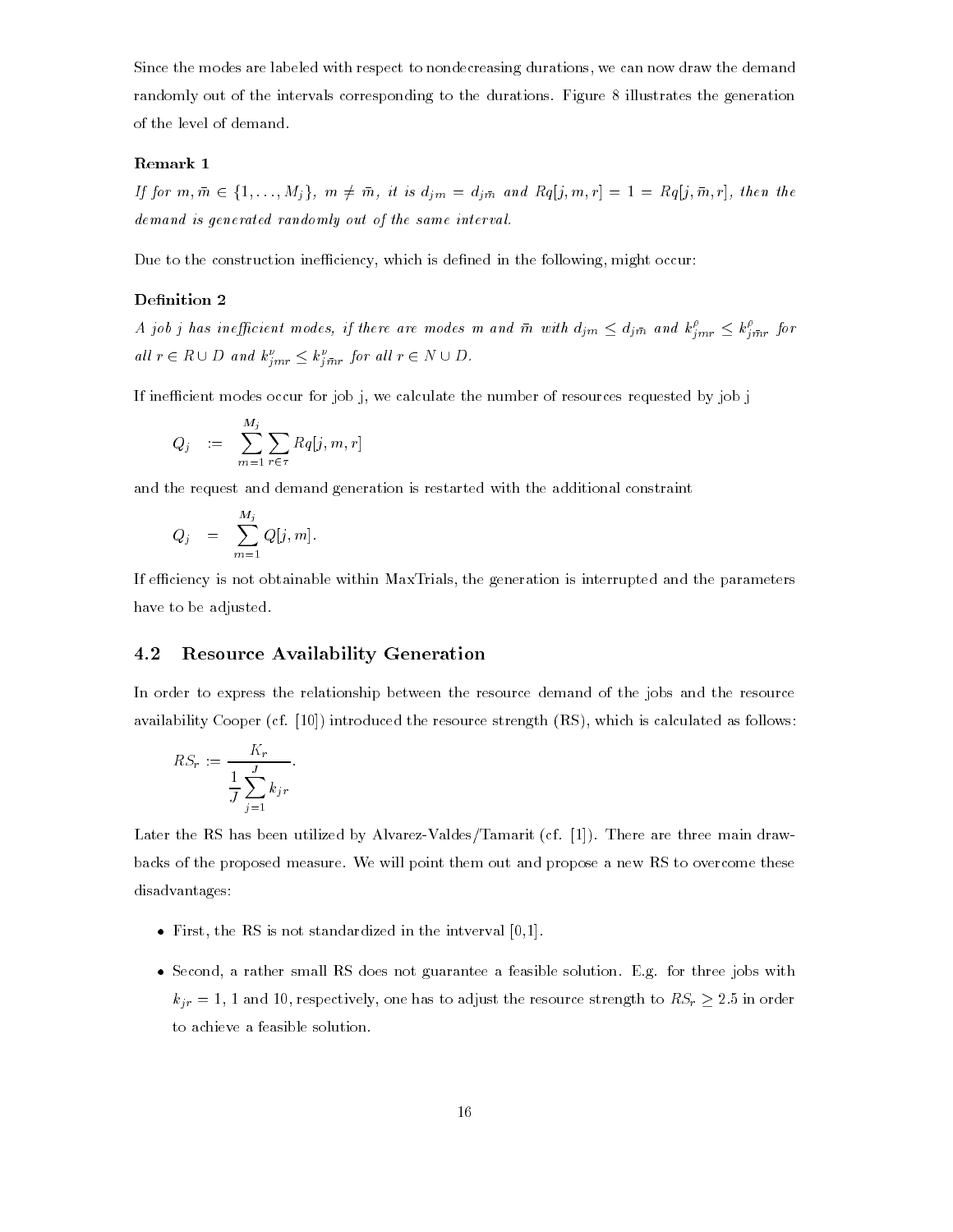Third and most important, regard the myopic fashion in which the scarcity of resources is calculated. This shall be depicted with the following simple example: We consider two projects, with exactly the same data except the network. Project 1 has a parallel structure, where each job is immediate successor of the dummy source and immediate predecessors of the dummy sink, whereas project 2 has a serial structure, where each job has exactly one predecessor and one successor. Let us further assume that the resource availability is large enough in order to assure feasibilty of both problems. Then the RS for both projects will be exactly the same, but obviously the serially structured project, being the MPM-case, will be quite easy to solve, whereas the parallel structured project is, dependent on the amount of resource availability, rather difficult.

In order to overcome these disadvantages, we have created the following methodology for a measure of resource scarceness which is applicable to all types of resources. We determine a minimal demand  $K_r^{max}$  as well as a maximal demand  $K_r^{max}$  and let the resource availability be a convex combination rrof the two with  $RS_{\tau}$  as scaling parameter :  $K_r := K_r^{min} + RS_{\tau}(K_r^{max} - K_r^{min})$ . Thus with respect to one resource we will get the smallest feasible resource availabilty for RS = 0. For RS = 1 the amount of resources is just large enough to achieve the MPM-case.

For the nonrenewable resources r,  $r \in N \cup D$ , the minimal and maximal availabilities to complete the project can be calculated as follows:

$$
K_r^{min} := \sum_{j=2}^{J-1} \frac{M_j}{m=1} \{k_{jmr}^{\nu}\} \quad , \quad K_r^{max} := \sum_{j=2}^{J-1} \frac{M_j}{m=1} \{k_{jmr}^{\nu}\}.
$$

For a given type dependent resource strength  $RS_{\tau} \in [0, 1]$  the availability is

$$
K_r^{\nu} := K_r^{min} + \text{Round}(RS_\tau (K_r^{max} - K_r^{min})).
$$

If the considered resource is renewable the minimal demand is

$$
K_r^{min} := \max_{j=2}^{J-1} \left\{ \min_{m=1}^{M_j} \{ k_{jmr}^{\rho} \} \right\}.
$$

The maximal demand is calculated as the peak demand of the precedence preserving earliest start schedule. Thereby each job is performed in the lowest indexed mode employing maximal per-period demand with respect to the resource under consideration. That is, we determine the maximal per-period demand of job j with respect to resource r

$$
k_{j\,r}^*\quad :=\quad \max_{m=1}^{M_j}\{k_{j\,mr}^{\rho}\}
$$

and the corressponding mode with shortest duration:

$$
m^*_{j\,r}\quad :=\quad \min_{m=1}^{M_j}\{m|k^{\rho}_{j\,mr}=k^*_{j\,r}\}
$$

Given the precedence relations and due dates of the project we can now calculate the earliest start schedule with the modes determined. We obtain the resource dependent start time  $SI_{\it i}^{\it i}$  and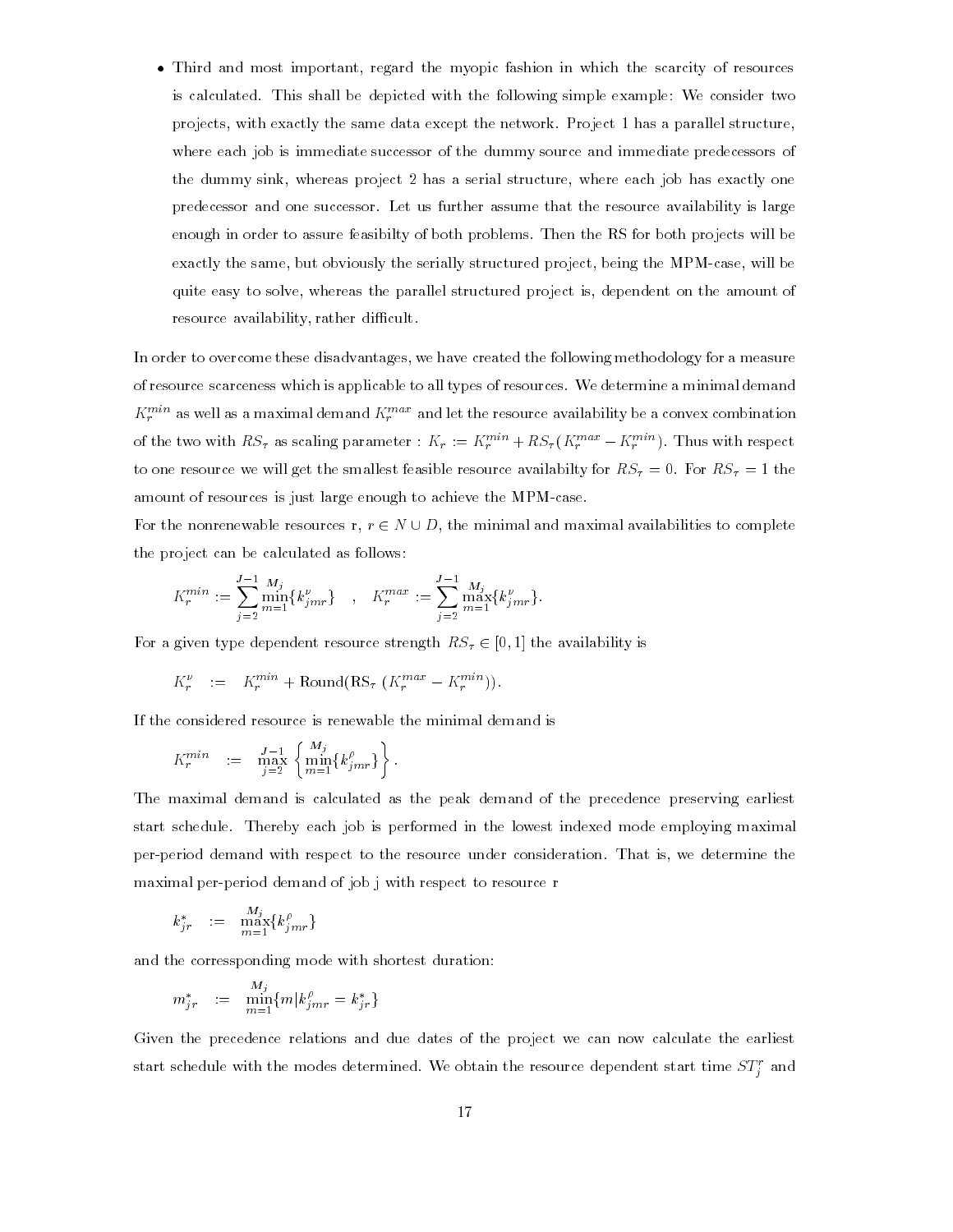completion time  $CT_i^r$  of job j,  $j = 2, \ldots, J-1$ . We then calculate the peak period demand

$$
K_r^{max} := \max_{t=1}^{\bar{T}} \left\{ \sum_{\substack{j=2 \\ s \cdot T_j^{\tau} + 1 \le t \le c \cdot T_j^{\tau}}}^{J-1} k_{j m_{j r}^{\star} r} \right\}
$$

and the available amount using the type dependent resource strength  $RS_{\tau}$ 

en 1980 en 1980 en 1980 en 1980 en 1980 en 1980 en 1980 en 1980 en 1980 en 1980 en 1980 en 1980 en 1980 en 19

$$
K_r^{\rho} \quad := \quad K_r^{min} + \text{Round}(RS_\tau(K_r^{max} - K_r^{min})). \tag{8}
$$

By constuction we can state the following:

#### Remark 2

- (a) If  $|\tau| = 1$  and  $RS_{\tau} = 0$ , then the lowest resource feasible level with respect to  $\tau$  will be generated.
- (b) For RS = 1 the resource unconstrained MPM-case with respect to wil l be generated.
- (c) IF RS << <sup>1</sup> and Mj <sup>&</sup>gt; <sup>1</sup> feasibility of the problem can not be assured, because of mode coupling via resource constraints.

## 5 Computational Results

#### 5.1 Single-Mode Case

Currently the most advanced exact procedure for solving makespan minimization problems seems to be the implicit enumeration procedure of the B&B type with backtracking from Demeulemeester (cf. [17], [18]). It is coded in C and solves the fourty-three 27-job problems out of the 110 Patterson instances in an average computational time of 1.06 seconds to optimality on an IBM PS/2 Model 55sx (80386sx processor, 15 Mhz clockpulse). We used the original implementation of the algorithm provided by Demeulemeester in our computational study.

We have carried out two series of experiments for single-mode problems. First we used a full factorial design, where we varied the complexity C, the resource factor RF and the resource strength RS. The constant and the varying parameter levels are documented in Table 8 and 9, respectively. Obviously we have  $|N| = |D| = 0$  and  $P_R(F = 1) = 1$ . Using 10 projects for each combination of C, RF and RS a total of  $3 \cdot 4 \cdot 4 \cdot 10 = 480$  instances were generated. All of them were solved with the exact solution procedure. Utilizing the previously described machine we imposed a time limit of 3600 seconds on the maximal CPU time.

Our 480 instances have been solved in 461.25 seconds on the average. The minimum solution time turned out to be 0.0 seconds (which is actually less than 0.05 seconds), while the maximum solution time was the imposed limit of 3600 seconds. Table 10 provides the frequency distribution of the solution times. Among the 65 very hard problems which needed more than 1000 CPU-seconds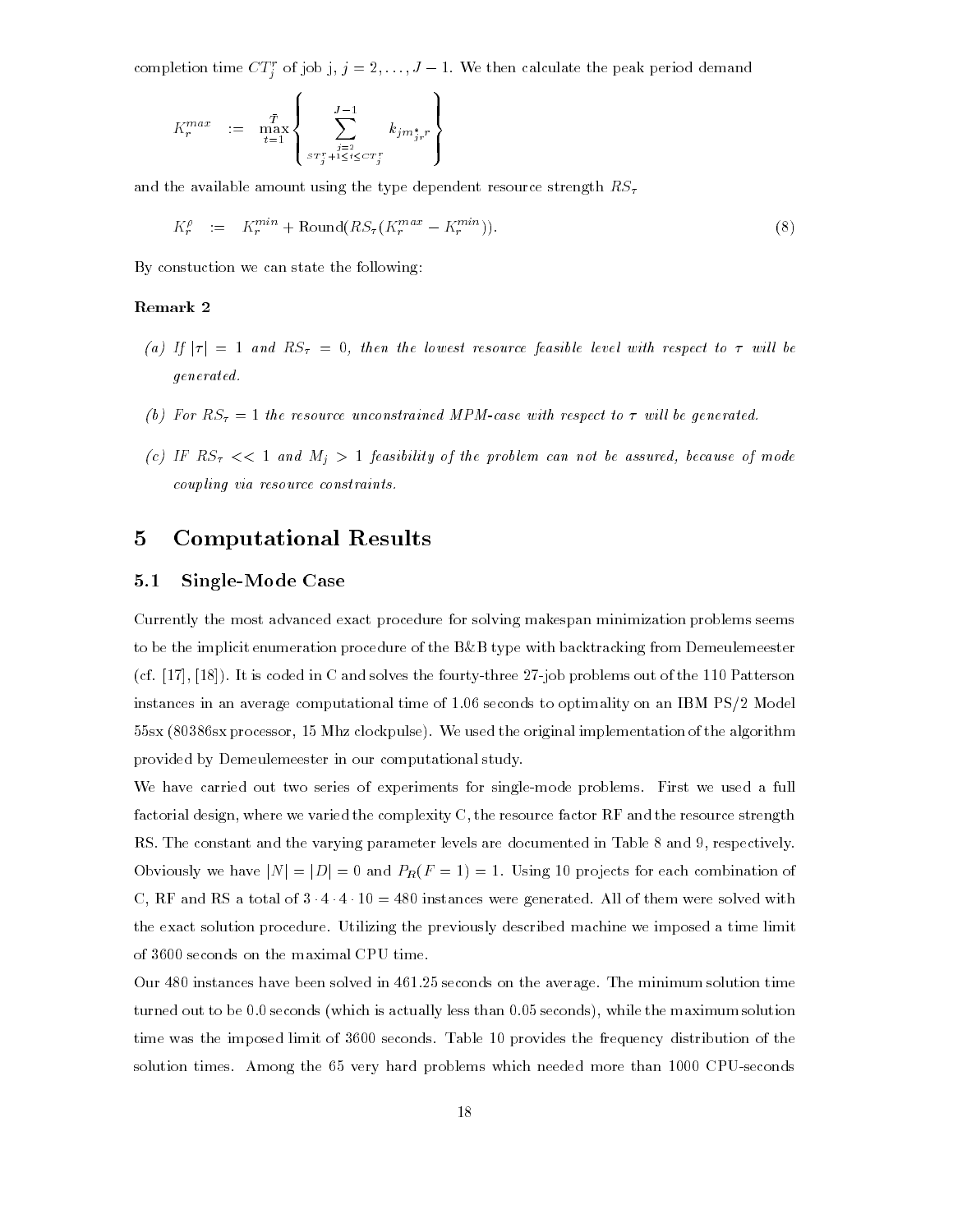|                               |  |  | $\begin{vmatrix} \mathbf{J} & M_j & d_j &  R  & U_R & Q_R & S_1 & S_j & P_J & P_j \end{vmatrix}$ |  |  |  |
|-------------------------------|--|--|--------------------------------------------------------------------------------------------------|--|--|--|
| $\min$ 30 1 1 4 1 1 3 1 3 1   |  |  |                                                                                                  |  |  |  |
| $\max$ 30 1 10 4 10 4 3 3 3 3 |  |  |                                                                                                  |  |  |  |

Table 8: Constant Parameter Levels for Single-Mode Instances under Full Factorial Design

|                    | $1.5$ $1.8$ $2.1$ |                          |         |
|--------------------|-------------------|--------------------------|---------|
|                    |                   | $RF_R$ 0.25 0.5 0.75 1.0 |         |
| $RS_R$ 0.2 0.5 0.7 |                   |                          | $\pm 0$ |

Table 9: Variable Parameter Levels for Single-Mode Instances under Full Factorial Design

were 52 for which an optimal solution could not either be found or veried within the imposed time limit.

In order to find out the effects of the different parameters we performed a mean value analysis regarding CPU-times for each of the varying parameters.

The effects of altering the complexity C can be seen in Table 11. As C is enlarged from  $1.5$  to  $2.1$ the solution times decrease. This is due to the fact that adding more precedence relations to the network lowers the number of feasible schedules for a given upper bound on the projects makespan. This reduces the enumeration tree and makes the problems more easy. The effect has already been mentioned by Alvarez-Valdes/Tamarit for heuristics (cf. [1]).

The increase of the resource factor results in an increase of solution times (cf. Table 12). This contradicts the results of Alvarez-Valdes/Tamarit. They observed that problems with a resource factor of 1.0 were easier than ones with a resource factor of 0.5. We assume that their results were somewhat distorted through the use of a myopic resource strength, which has already been pointed out in section 4. It can be concluded that problems become harder, when the average portion of resources requested per job increases. It has to be remarked that the majority of the 110 instances of Patterson have a resource factor of 1.0.

From Table 13 it can be seen that the resource strength has the strongest impact on solution times. Problems with a RSR of 0.2 turned out to be the hardest. Out of those 120 instances

|                     |  |       |        | Range $(0.0.1]$ $(0.1, 1]$ $(1.10]$ $(10.100]$ $(100.1000]$ $\geq 1000$ |     |
|---------------------|--|-------|--------|-------------------------------------------------------------------------|-----|
| $Instances$ 165 142 |  | -46 - | - 36 - | 26                                                                      | -65 |

Table 10: Frequency Distribution of Solution Times for Single-Mode Instances under Full Factorial Design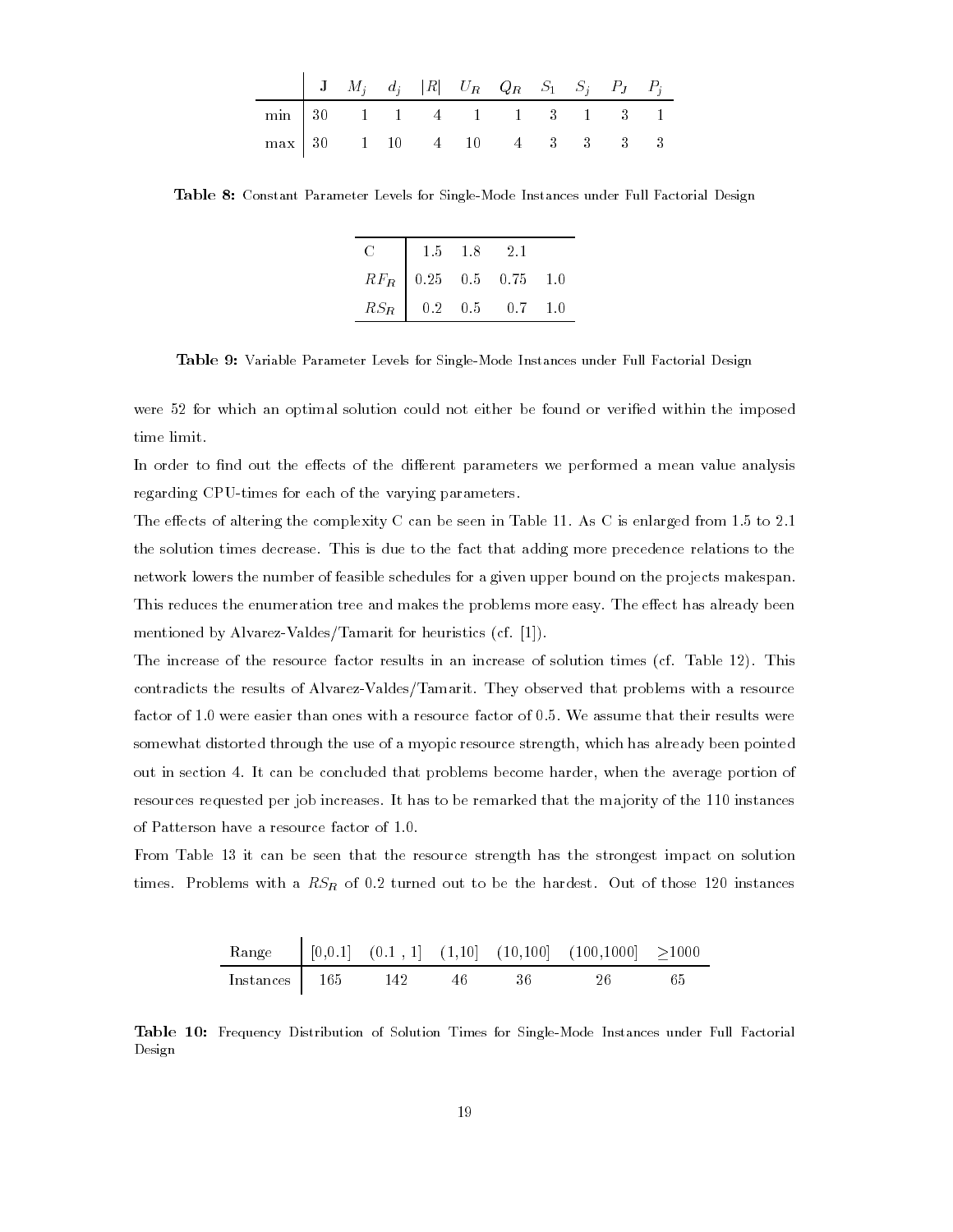| - 5                                | 1 X | ו י |
|------------------------------------|-----|-----|
| $\mu_{CPU}$   674.76 477.80 231.19 |     |     |

Table 11: Effects of Complexity C on Solution Times

| $RF_R$ 0.25 | 0.5 | U 75                                  | 1 O |
|-------------|-----|---------------------------------------|-----|
|             |     | $\mu_{CPU}$ 0.30 128.35 787.98 928.30 |     |

Table 12: Effects of the Resource Factor  $RF_R$  on Solution Times

for 47 the optimum solution could not be found or veried within the imposed time limit. The problems with a RSR of 1.0 are not resource-constrained anymore, thus the optimal solution is the MPM-schedule.

| $RS_R$   0.20                           | 0.50 | - 0.70 | -10 |
|-----------------------------------------|------|--------|-----|
| $\mu_{CPU}$   1551.52 247.83 45.60 0.03 |      |        |     |

Table 13: Effects of the Resource Strength  $RS_R$  on Solution Times

In order to get even more insight into the effects of the parameters on the solution time, we have chosen the combination C=1.5,  $RF=0.5$  and  $RS=0.5$  for which an average solution time of 23.59 seconds was needed. Using a ceteris paribus design we changed just one parameter at a time and generated again 10 instances for each parameter level remaining w.r.t. Tables 8 and 9.

The effect of the number of renewable resources can be seen in Table 14. It is quite intuitive that an increasing number of constrained resources complicates the problem.

The effects of the number of start activities is depicted in Table 15. Increasing the number of start activities, keeping the number of jobs and precedence relations constant, generally results in more parallelism of the network, which makes the problem harder to solve.

Reasoned by the strong impact of the resource strength on solution time, indicated in the full factorial design study, a more thoroughly study on the RSR has been performed. Table 16 shows the results of varying RSR from 0 to 1 in steps of 0.1. The average solution time continuously increases with decreasing  $RS_R$ . The hardest problems are the ones where the minimal resource availability is provided. This relationship between hardness of the problem and resource scarcity deviates from the function conjectured by Elmaghraby and Herroelen (cf. [22]) and the computational study presented by Alvarez-Valdes/Tamarit (cf. [1]).

Finally the effect of a growing number of jobs is outlined in Table 17. Since it is well known that the problem is NP-complete with respect to the number of activities (cf.  $[27]$ ), it is not surprising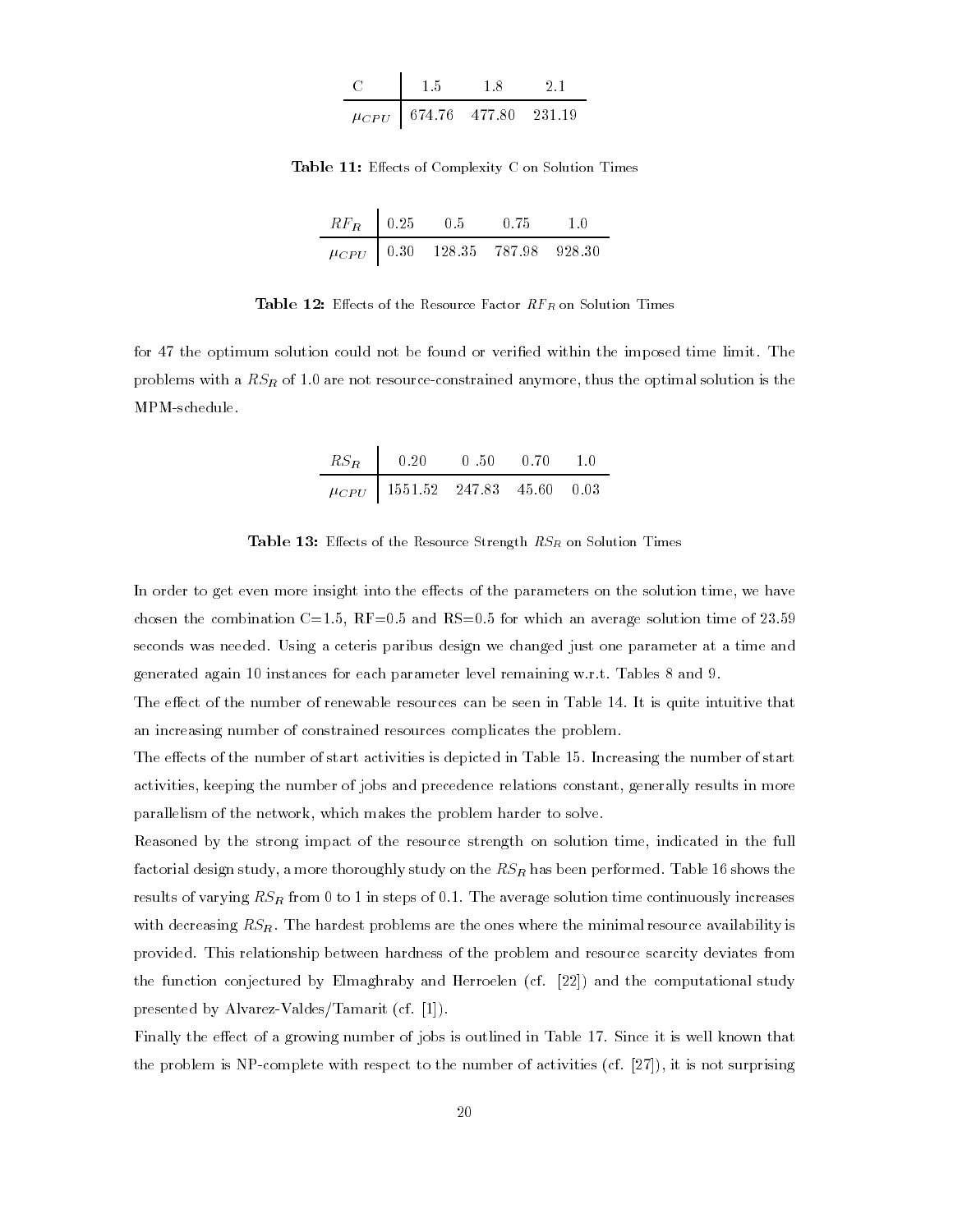|  |  | $\mu_{CPU}$   0.09 1.10 4.29 23.59 138.51 406.15 |  |
|--|--|--------------------------------------------------|--|

**Table 14:** Effects of the Number of Resources  $|R|$  on Solution Times

| $S_1$   1   2   3   4   5   6 |  |  |                                                |
|-------------------------------|--|--|------------------------------------------------|
|                               |  |  | $\mu_{CPU}$ 2.75 8.74 23.59 33.70 90.97 134.29 |

Table 15: Effects of the Number of Start Activities  $S_1$  on Solution Times

that solution times grow rapidly with the number of jobs.

To sum it all up, even the single-mode case is less tractable than suggested by previously published work based on the Patterson test data.

#### 5.2 Multi-Mode Case

Once more for makespan minimization problems we conjecture that the effects of the complexity, the number of constrained resources, the number of start activities and the number of jobs are about the same for the single- and the multi-mode case. Therefore we concentrated on the mutually effects of the resource factor and the resource strength for renewable and nonrenewable resources. Again we have utilized a full factorial design with the constant and varying parameter levels as given in Table 18 and 19, respectively. With 10 instances for each level combination of the varying parameters we generated  $4 \cdot 4 \cdot 2 \cdot 2 \cdot 10 = 640$  problems.

Each problem has been solved with the state of the art solution procedure of Patterson et al. (cf. [41]). It is a branch & bound based enumeration algorithm of the backtracking variety. Computational results are given in Patterson et al. (cf. [42]). There, 91 instances have been generated with characteristics similar to the ones of the 110 instances by Patterson. The number of jobs ranged between 10 and 500, where 75 instances had up to 30 jobs. The solution procedure has been coded in Fortran and implemented on an IBM 4381 mainframe computer. For an imposed time limit of 1 (10) minutes 30 (33) of the problems with up to 50 jobs could be solved to optimality. The preponderance of these problems ranged between ten and thirty jobs.

Since the original solution procedure was not available to us, we recoded it in C. Our code has been

| $RS_R$ 0.0 0.1 0.2 0.3 0.4 0.5 0.6 0.7 0.8 0.9 1.0 |  |  |  |  |  |  |
|----------------------------------------------------|--|--|--|--|--|--|
|                                                    |  |  |  |  |  |  |

Table 16: Effects of the Resource Strength  $RS_R$  on Solution Times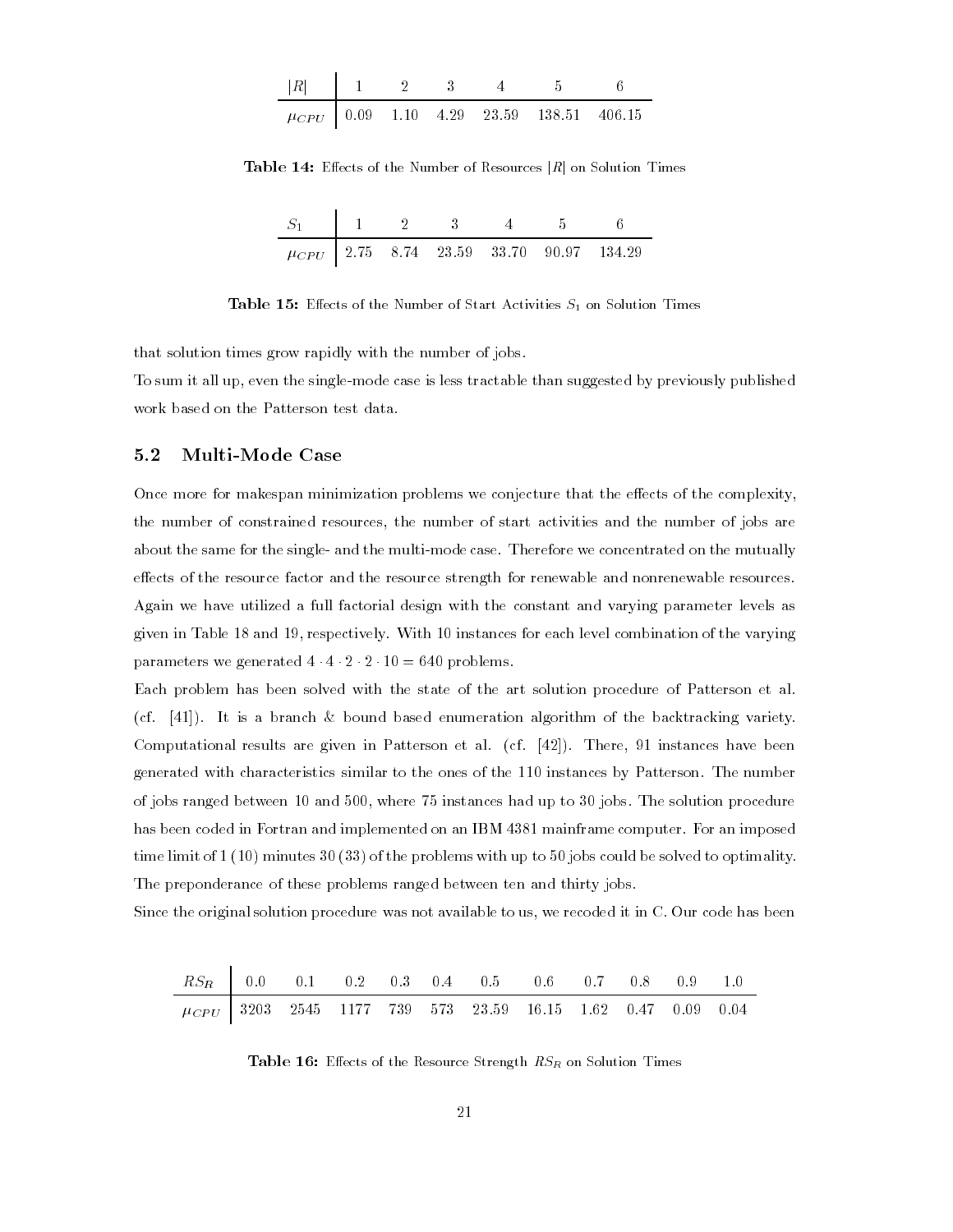|  | ו ו י |                                      |  |  |
|--|-------|--------------------------------------|--|--|
|  |       | $\mu_{CPU}$   0.06 0.32 23.59 942.09 |  |  |

Table 17: Effects of the Number of Jobs J on Solution Times

|                                                                                                                                 |  |  |  |  | $\begin{array}{ ccccccccccccccc } \hline &\textbf{J} & M_j & d_j &  R  & U_R & Q_R &  N  & U_N & Q_N & S_1 & S_j & P_J & P_j \hline \end{array}$ |  |  |  |
|---------------------------------------------------------------------------------------------------------------------------------|--|--|--|--|--------------------------------------------------------------------------------------------------------------------------------------------------|--|--|--|
| $\begin{array}{ c ccccccccccccccc }\hline \text{min} & 10 & 3 & 1 & 2 & 1 & 1 & 2 & 1 & 1 & 3 & 1 & 3 & 1 \ \hline \end{array}$ |  |  |  |  |                                                                                                                                                  |  |  |  |
| $\begin{array}{ c ccccccccccc }\n\hline\nmax & 10 & 3 & 10 & 2 & 10 & 2 & 2 & 10 & 2 & 3 & 3 & 3 & 3\n\end{array}$              |  |  |  |  |                                                                                                                                                  |  |  |  |

Table 18: Constant Parameter Levels for the Multi-Mode Instances under Full Factorial Design

implemented on an IBM RS/6000 550 workstation, which is approximately 5 to 6 times faster than the IBM 4381 mainframe and about 50 times faster than the IBM PS/2 55sx. Because, as already pointed out in Section 4, we could not guarantee feasibility, only 536 of the 640 problems had a feasible solution. The average time to find and verify the optimal solution was 74.31 seconds. The minimum and maximum time was less than 0.5 seconds and 2016.25 seconds, respectively. Table 20 gives the frequency distribution of the solution times.

In Table 21 the effects of varying resource factors is documented. With an increasing resource factor problems become harder. Solution times are far more sensitive to RFN (factor 15) than to  $\mathbb{R}$  be the factor in the set of  $\mathbb{R}$ .

The effects of the resource strength can be seen in Table 22. As the nonrenewable resources become scarce, problems turn to be much more difficult. Amazingly this does not hold for the renewable resources in general. The bottom line of Table 22 shows that the reverse is true; problems become harder to solve with increasing availability. If one recalls the results of the single-mode case, this is quite unexpected. But a more thorough study of Table 22 provides an explanation. In the case of sufficient nonrenewable resources, i.e.  $RS_N \geq 0.7$ , solution times increase with decreasing availability of renewable resources. But with small amounts of nonrenewable resources  $(RS_R < 0.5)$  the effect reverses. Due to the strong impact of  $RS_N$  the mean solution time only shows the tendency for scarce nonrenewable resources.

To sum it all up, we could not reproduce the promising results provided by Patterson et al. (cf.

| Parameter   Levels |             |                         |  |
|--------------------|-------------|-------------------------|--|
| R.S                | $0.5 - 1.0$ |                         |  |
| RS                 |             | $0.2$ $0.5$ $0.7$ $1.0$ |  |

Table 19: Variable Parameter Levels for Multi-Mode Instances under Full Factorial Design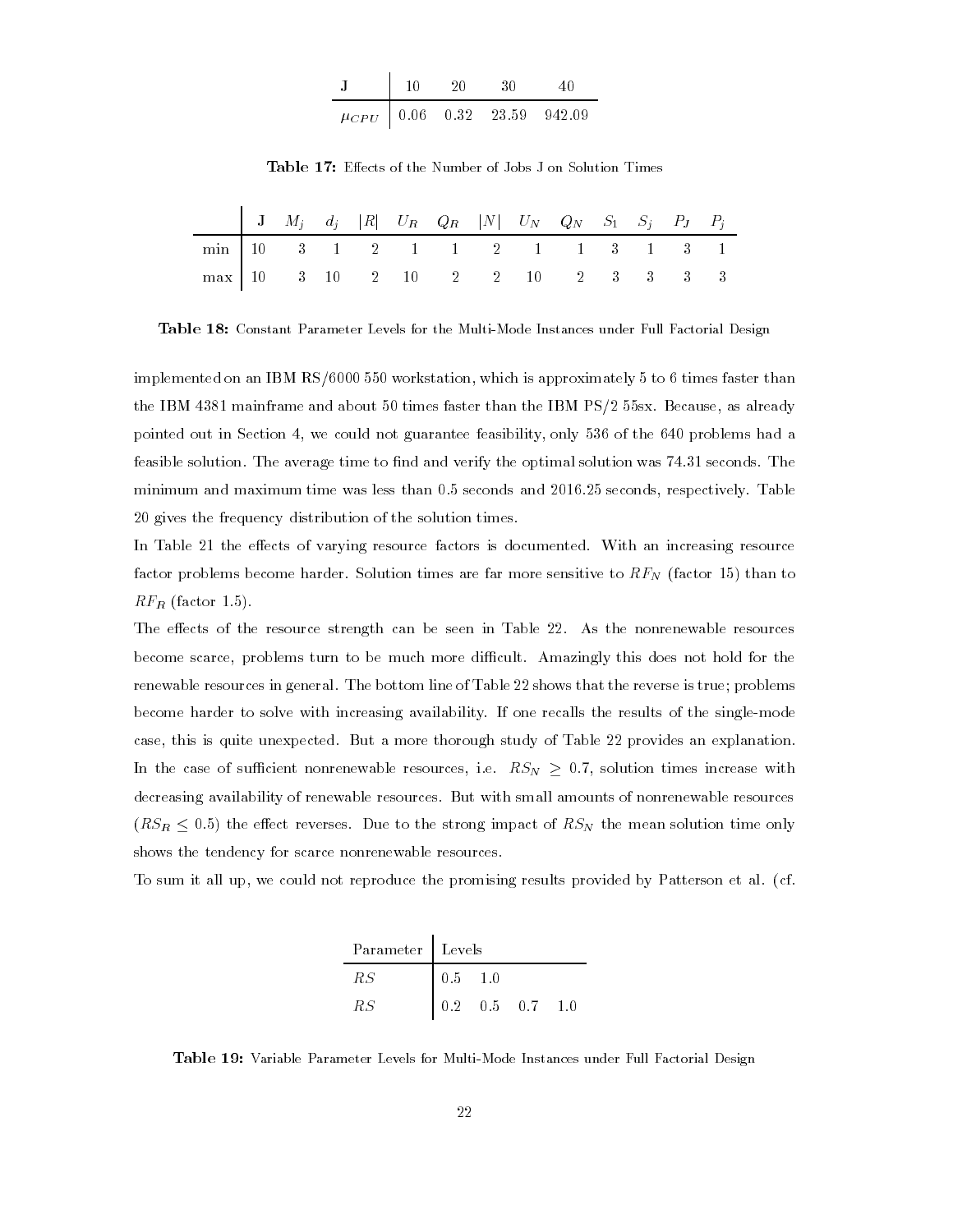|                                |  |  |  | Range $(0.0.1)$ $(0.1,1)$ $(1.5)$ $(5,10)$ $(10,25)$ $(25,50)$ $(50,100)$ $(100,250)$ $\geq 250$ |  |
|--------------------------------|--|--|--|--------------------------------------------------------------------------------------------------|--|
| Instances $142$ 40 76 50 62 38 |  |  |  | 31 46 51                                                                                         |  |

Table 20: Frequency Distribution of Solution Times for the Multi-Mode Instances

|        | $RF_{R}$ |               |       |        |  |  |  |  |  |  |  |
|--------|----------|---------------|-------|--------|--|--|--|--|--|--|--|
|        |          | 0.5           | 1.0   |        |  |  |  |  |  |  |  |
|        | 0.5      | 6.92          | 9.24  | 8.10   |  |  |  |  |  |  |  |
| $RF_N$ | 1.0      | 105.55 142.44 |       | 124.85 |  |  |  |  |  |  |  |
|        |          | 62.14         | 85.70 | 74.31  |  |  |  |  |  |  |  |

Table 21: Effects of Varying Resource Factor

[42]) for the multi-mode case. Moreover, multi-mode instances in general are tractable only for a very restricted number of jobs. Thus additional work has to be done to speed up convergence.

## 6 Conclusions

PROGEN, a project generator for a broad class of precedence- and resource-constrained scheduling problems, which utilizes well-known and new summary measures, has been presented. Benchmark instances for the single- and the multi-mode case of project scheduling have been produced and solved with the state of the art B&B-procedures.

The results show the strong impact of the proposed parameters, furthermore very hard and very easy instances can be discriminated. In general, the promising results of previously published studies do not hold true; i.e. even very small problem instances still remain untractable with the optimal state of the art algorithms.

|        | $RS_R$ |        |        |        |        |        |  |  |  |  |  |  |
|--------|--------|--------|--------|--------|--------|--------|--|--|--|--|--|--|
|        |        | 0.2    | 0.5    | 0.7    | 1.0    |        |  |  |  |  |  |  |
|        | 0.2    | 267.86 | 281.51 | 441.03 | 443.08 | 363.13 |  |  |  |  |  |  |
|        | 0.5    | 38.69  | 46.80  | 58.71  | 101.52 | 62.47  |  |  |  |  |  |  |
| $RS_N$ | 0.7    | 15.14  | 14.97  | 12.84  | 11.25  | 13.53  |  |  |  |  |  |  |
|        | 1.0    | 12.66  | 3.27   | 0.48   | 0.06   | 3.57   |  |  |  |  |  |  |
|        |        | 54.96  | 59.20  | 84.70  | 95.53  | 74.31  |  |  |  |  |  |  |

Table 22: Effects of Varying Resource Strength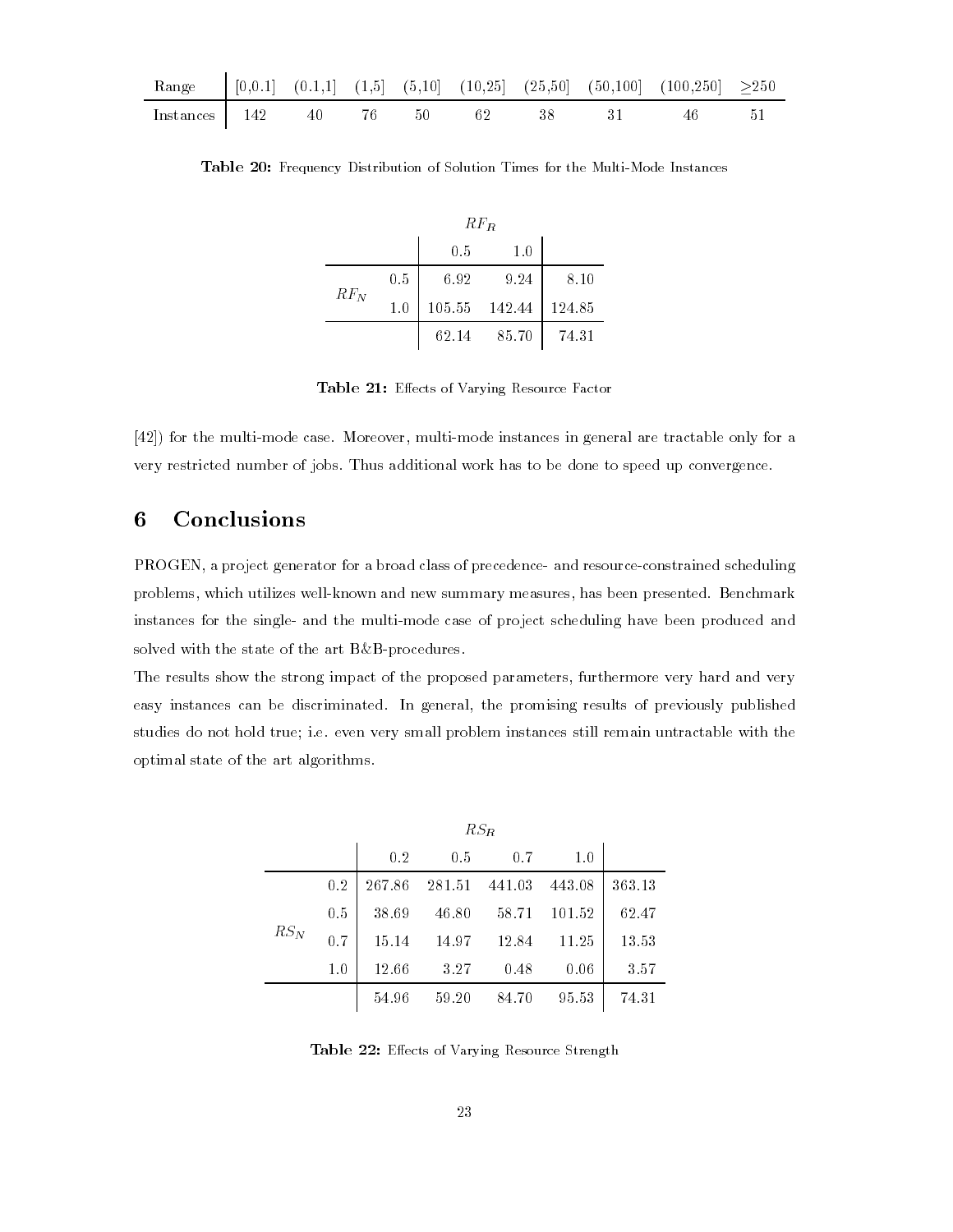The availability of the generator as well as the 1216 instances used in the computational study provide a tool for the evaluation of algorithms within the project scheduling environment. Due to the versatility of the generator it can be used in related areas, e.g. single- and multiple-machine scheduling.

Acknowledgement: We thank Erik Demeulemeester, Katholieke Universiteit Leuven, for providing us with the code of his algorithm.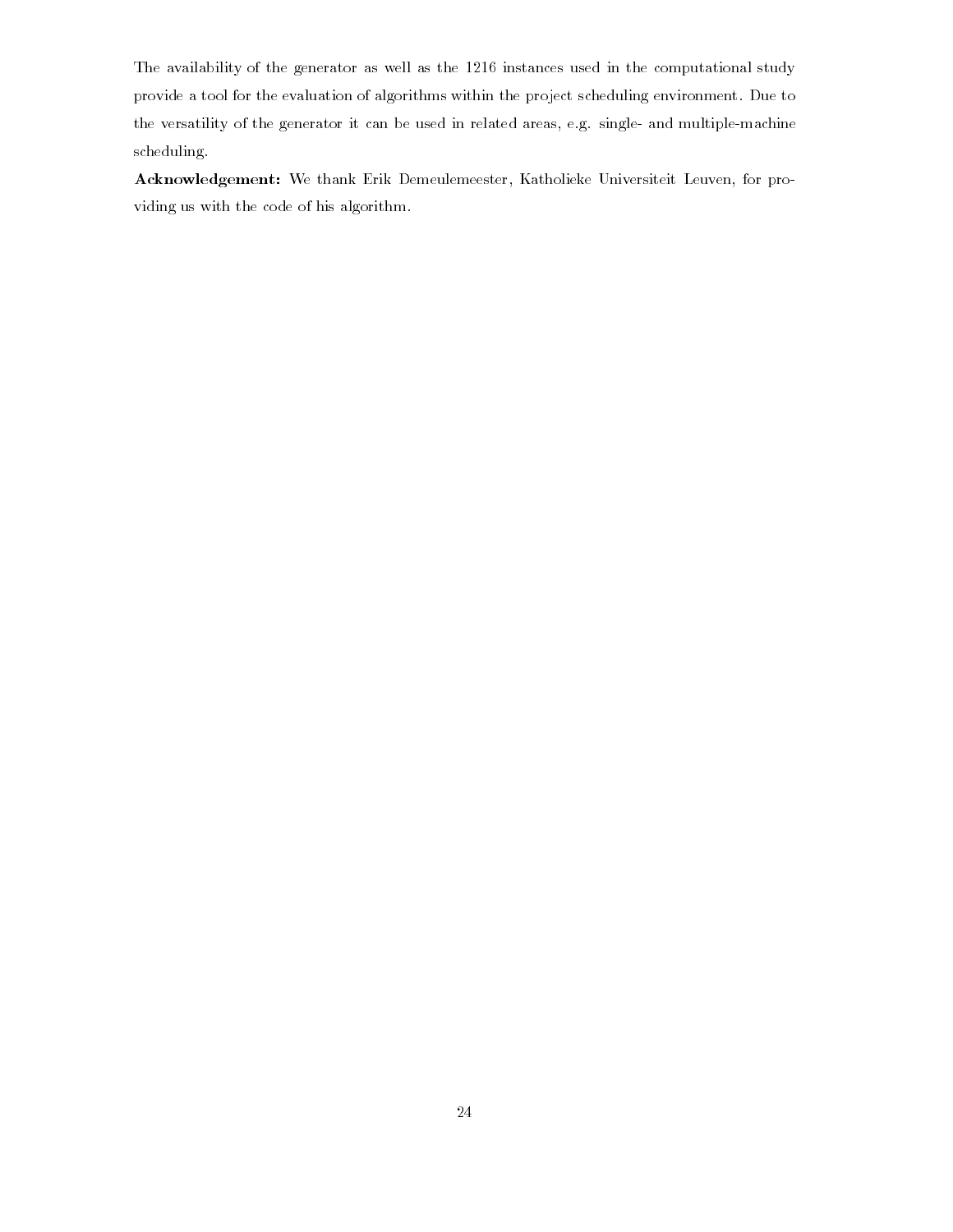## Appendix

## A Functional Description of PROGEN

PROGEN has been coded in Borland Turbo Pascal 6.0. The code consists of the following eight units (cf. Table 23) with the corresponding tasks. All units except TYPEDECL have already been compiled and are available in the Turbo Pascal unit format (TPU). The code of TYPEDECL and PROGEN is amenable, so that the users can adjust the size of arrays to their specific needs. After adjustment TYPEDECL has to be compiled and all eight units have to be linked under Turbo Pascal 6.0 with the BUILD command. User who do not wish to change the size of arrays can use the readily available execution file of PROGEN.

|                |   | PROGEN : main program.                                                  |
|----------------|---|-------------------------------------------------------------------------|
| TYPEDECL       |   | definition of constants, types and variables (data structures).         |
|                |   | NETWGEN : generation of the network.                                    |
| REQGEN         |   | : generation of the resource request and level of demand.               |
| AVAILGEN       |   | : generation of the resource availability.                              |
| <b>INOUT</b>   |   | : read and write routines.                                              |
| <b>UTILITY</b> | ÷ | support functions, e.g. the random number generator of Schrage $[49]$ . |
|                |   |                                                                         |

Table 23: Units of PROGEN

When starting PROGEN one needs a file with the parameter settings, henceforth refered to as basedata-file. The basedata-file has always the suffix BAS. In Table 24 an example of such a basedata-le is depicted. The input relates to the parameters as presented in sections 3 and 4. Starting PROGEN one gets the menu shown in Table 25. In option "1" one has to choose a basedata-file, e.g. EXPL.BAS. The basedata-file is checked for existence on the actual subdirectory. Option "2" allows one to dene a seed for the implemented random number generator. By default the random number generator of Turbo Pascal will be invoked once to generate the seed for the congruence-generator. The default value for the number of instances is 10. If a different number of instances is required, one can use option "3" for an adjustment. All adjustments are displayed in the upper right part of the menu. With option "4" the instance generator is started. It will create the predescribed number of instances. The instances have the same name as the basedata-file, but with the suffix DAT. They are labeled consecutively, e.g. one will get the files EXPL1.DAT to EXPL10.DAT.

The warning and error messages of the generated instances will be written in a separate file, which also has the name of the basedata-file and the suffix ERR, e.g. EXPL.ERR. The possible error messages are shown in Table 26. They can be divided in four classes. Messages about wrong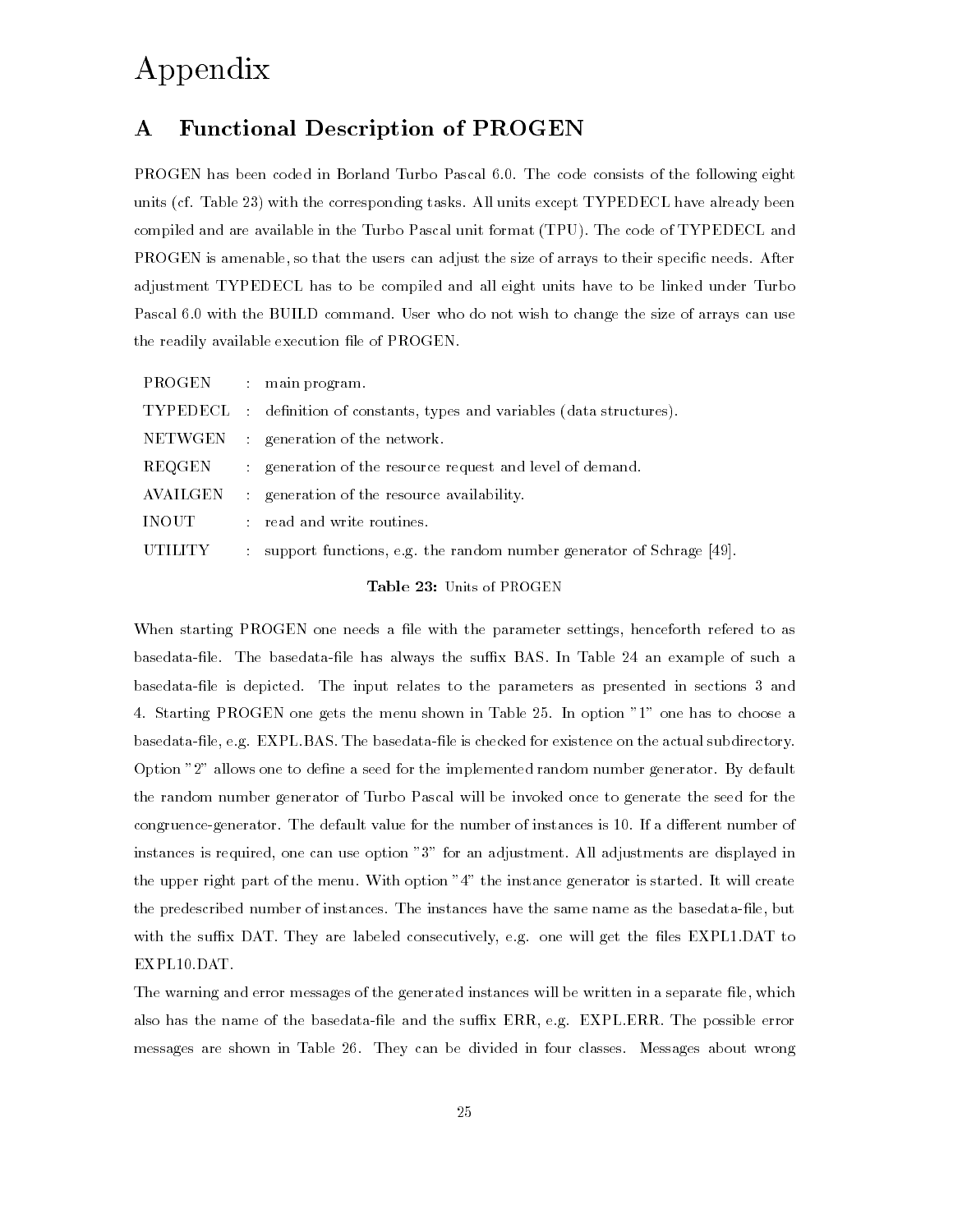input (11-22), messages about the process of generation (1,2,29), messages about the nontolerated deviation of parameters (3,4,23-28) and serious errors, which will lead to the interruption of the generation process  $(1000-1002)$ . An example for an instance file and the corresponding error file is displayed in Tables 27 and 28, respectively. ERROR 1 and ERROR 1001 should not occur, if it does, please send input file and seed to the authors. In order to avoid the user from unintentional erasing instance files one cannot generate problems from a basedata-file, if an error file with the same name already exists in the actual subdirectory. Therefore those instances have to be erased before restarting the generation. In case of any problems please contact one of the authors.

## SAMPLEFILE BASEDATA PROJEKTS NrOfPro : 1 & number of projects MinJob : 8 & minimal number of jobs per project MaxJob : 8 & maximal number of jobs per project **MODES** MinMode MaxMode MinOutSource : 1 & minimal number of start activities per project MaxOutSource : 3 & maximal number of start activities per project  $M$  , such that  $M$  is 3  $\mu$  maximal number of successor per job  $M$  . The successor per job  $M$ MaxIn : 3 & maximal number of predecessors Complexity : 1.5 & complexity of network RESSOURCEREQUEST/AVAILABILITY Rmin : 2 & minimal number of renewable resources RminDemand : 1 & minimal (per period) demand RmaxDemand : 10 & maximal (per period) demand RRMin : 1 & minimal number of resources requested RRMax : 2 & maximal number of resources requested RRS : 0.2 & resource strength p1 : 0.0 & probability to choose a constant function p2 : 1.0 & probability to choose a decreasing function Nmin : 2 & cf. renewable resources  $\cdot$  : 1 **NRMin**  $\cdot$  2 NRMax NRF : 1.0<br>NRS : 0.7 NRS :  $0.7$ Number N-Func. : 2 p1 : 0.0

 $\blacksquare$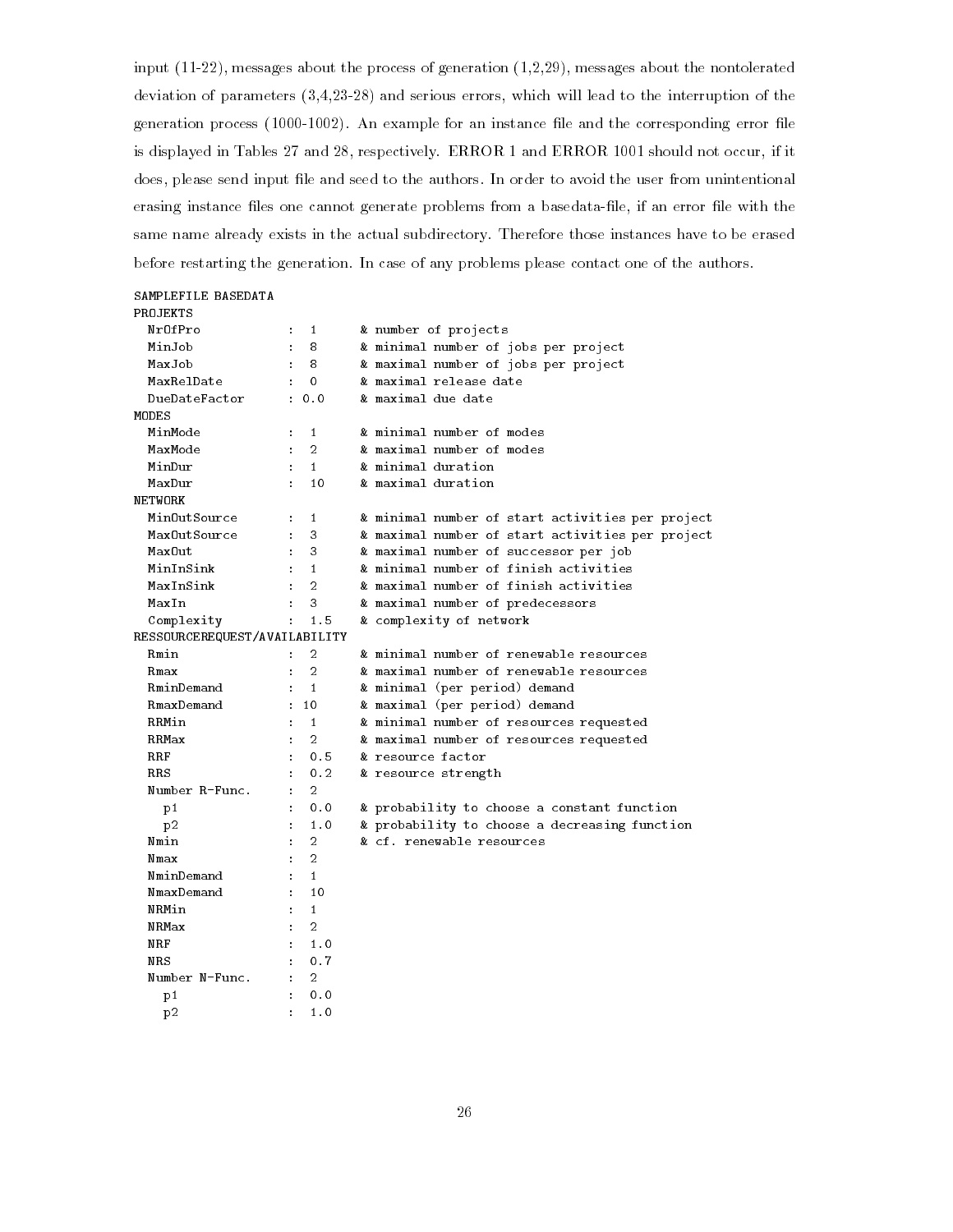```
Dmin : 0 & cf. renewable resources
 DRMin : 0
   \blacksquarep2 : 0.0
LIMIT OF ITERATIONS
 Tolerance Network : 0.05 & tolerated complexity deviation
 Tolerance RF : 0.05 & tolerated resource factor deviation
 MaxTrials : 200 & maximal number of trials
FORMAT OF BASE FILE
 - a colon has to be followed by a value
 - only spaces are allowed between colon and value
 - a comment is allowed to follow a value
 - comments are allowed if there is no colon in
 - value and comment have to be seperated by space
 - value is integer with the exception of
 -> due date factor -> complexity -> resource factor
 -> resource strength -> function probabilities -> tolerances
   Table 24: Parameter Settings in the Basedata-File
Project Generator PROGEN (Version 2.0)
initial value : randomly
number of instances : 10
1 - basedata
2 - initial value
3 - number of instances
4 - generate
5 - end program
```
Table 25: Menue of Progen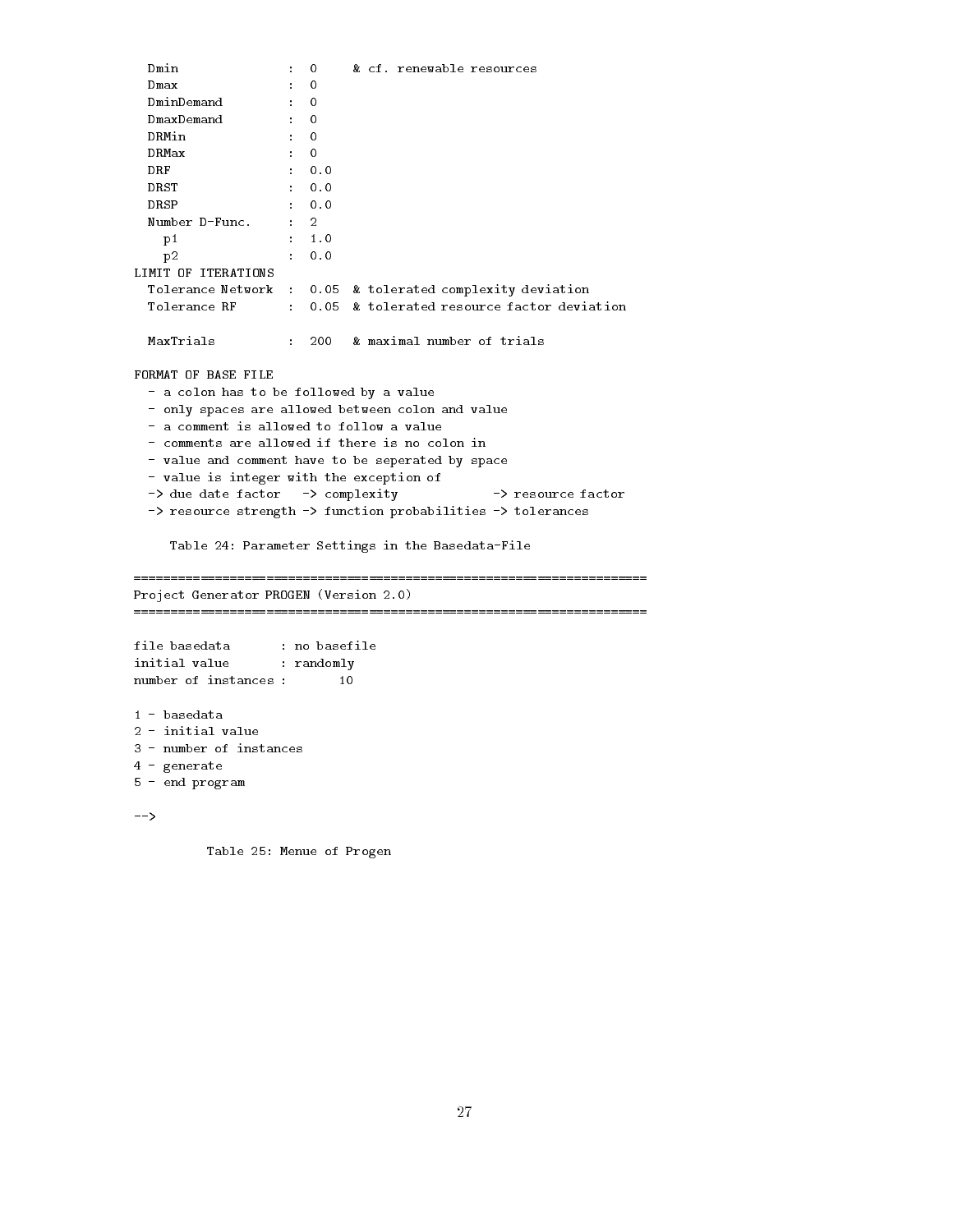ERROR 1: Predecessor could not be determined. ERROR 2: Successor could not be determined. ERROR 3: Complexity could not be achieved (low). ERROR 4: Complexity could not be achieved (high). ERROR 11: max # req. resources > # resources for type R;  $\rightarrow$  max# := #. ERROR 12: max # req. resources > # resources for type D; -> max# := #. ERROR 13: max # req. resources > # resources for type N;  $\rightarrow$  max# := #. ERROR 14: min # req. resources > max # for type R;  $\rightarrow$  min # := max #. ERROR 15: min # req. resources > max # for type D;  $\rightarrow$  min # := max #. ERROR 16: min # req. resources > max # for type N; -> min # := max #. ERROR 17: RF for R can't be achieved; min # req. resources too large. ERROR 18: RF for D can't be achieved; min # req. resources too large. ERROR 19: RF for N can't be achieved; min # req. resources too large. ERROR 20: RF for R can't be achieved; max # req. resources too small. ERROR 21: RF for D can't be achieved; max # req. resources too small. ERROR 22: RF for N can't be achieved; max # req. resources too small. ERROR 23: Obtained RF falls short the tolerated range for R. ERROR 24: Obtained RF falls short the tolerated range for D. ERROR 25: Obtained RF falls short the tolerated range for N. ERROR 26: Obtained RF exceeds the tolerated range for R. ERROR 27: Obtained RF exceeds the tolerated range for D. ERROR 28: Obtained RF exceeds the tolerated range for N. ERROR 29: More than 1 trial was used to produce a job with non dominated modes. ERROR1000: Network generation without success. ERROR1001: Redundant arcs in network. ERROR1002: Non dominated modes for a job could'nt be produced within maxtrials.

Table 26: Error Messages

file with basedata : expl.bas initial value random generator: 530450642 \*\*\*\*\*\*\*\*\*\*\*\*\*\*\*\*\*\*\*\*\*\*\*\*\*\*\*\*\*\*\*\*\*\*\*\*\*\*\*\*\*\*\*\*\*\*\*\*\*\*\*\*\*\*\*\*\*\*\*\*\*\*\*\*\*\*\*\*\*\*\*\* projects : 1 jobs (incl. supersource/sink ): 10  $\cdot$  : 47 horizon **RESOURCES** - renewable : 2<br>- nonrenewable : 2  $\mathbf R$ N  $d = 0$ \*\*\*\*\*\*\*\*\*\*\*\*\*\*\*\*\*\*\*\*\*\*\*\*\*\*\*\*\*\*\*\*\*\*\*\*\*\*\*\*\*\*\*\*\*\*\*\*\*\*\*\*\*\*\*\*\*\*\*\*\*\*\*\*\*\*\*\*\*\*\*\* PROJECT INFORMATION: pronr. #jobs rel.date duedate tardcost CPM-Time 1 8 0 20 20 20  $\sim$  1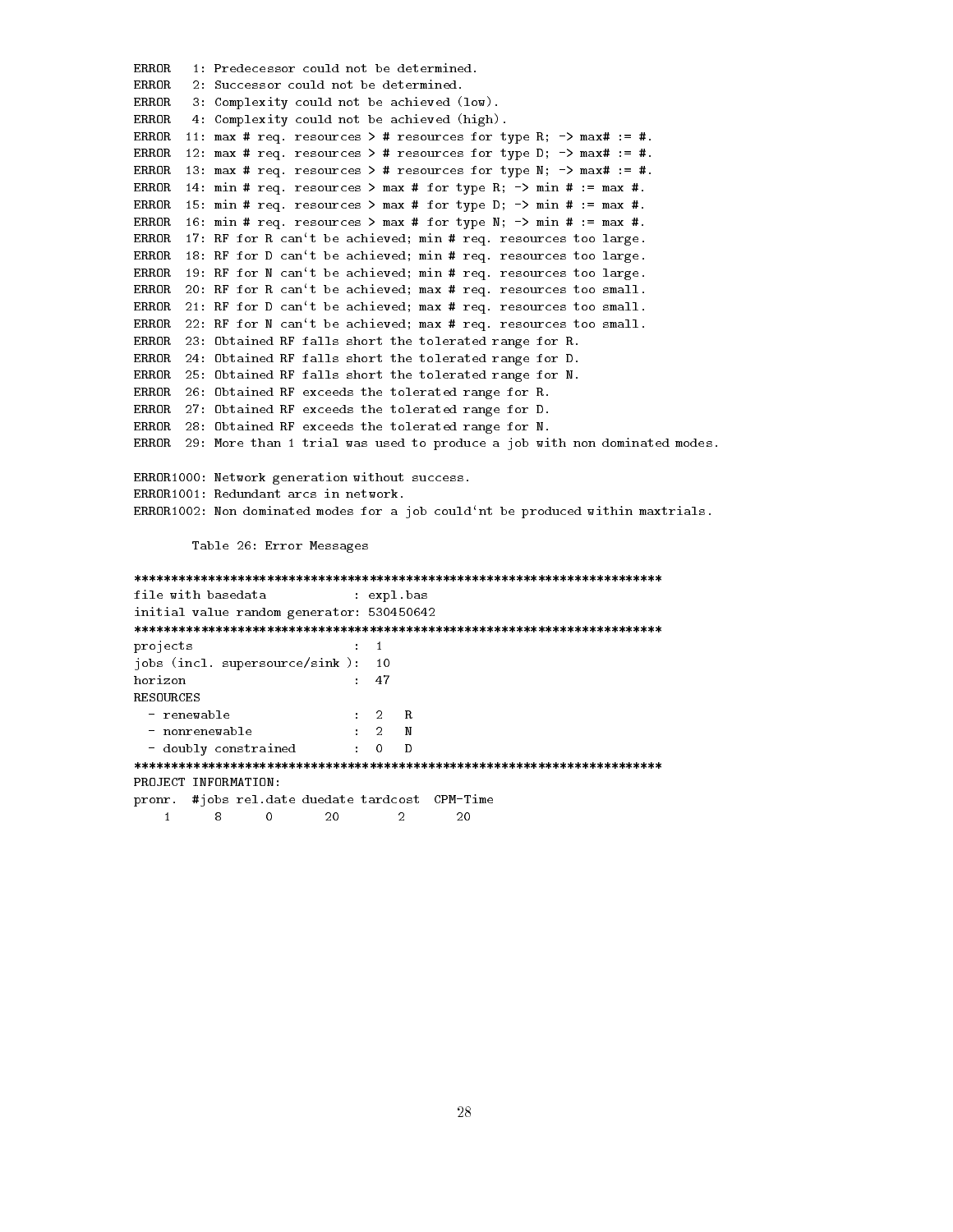| PRECEDENCE RELATIONS: |                                  |                                                                                   |                |                |                |   |                         |  |  |  |  |  |
|-----------------------|----------------------------------|-----------------------------------------------------------------------------------|----------------|----------------|----------------|---|-------------------------|--|--|--|--|--|
| jobnr.                | #modes                           | #successors                                                                       |                |                | successors     |   |                         |  |  |  |  |  |
| $\mathbf{1}$          | $\mathbf{1}$                     | 2                                                                                 |                | 2              | 3              |   |                         |  |  |  |  |  |
| $\overline{2}$        | $\overline{2}$                   | 3                                                                                 |                | 6.             | $\overline{7}$ | 9 |                         |  |  |  |  |  |
| 3                     | $\overline{2}$                   | 3                                                                                 |                | $\overline{4}$ | 5              | 9 |                         |  |  |  |  |  |
| 4                     | $\mathbf{1}$                     | $\mathbf{1}$                                                                      |                | 7              |                |   |                         |  |  |  |  |  |
| 5                     | $\overline{2}$                   | $\overline{2}$                                                                    |                | 6              | $\overline{7}$ |   |                         |  |  |  |  |  |
| 6                     | 2                                | $\mathbf{1}$                                                                      |                | 8              |                |   |                         |  |  |  |  |  |
| $\overline{7}$        | $\mathbf{1}$                     | $\mathbf{1}$                                                                      |                | 8              |                |   |                         |  |  |  |  |  |
| 8                     | $\mathbf{1}$                     | $\mathbf{1}$                                                                      |                | 10             |                |   |                         |  |  |  |  |  |
| 9                     | 1                                | $\mathbf{1}$                                                                      |                | 10             |                |   |                         |  |  |  |  |  |
| 10                    | $\mathbf{1}$                     | $\Omega$                                                                          |                |                |                |   |                         |  |  |  |  |  |
|                       |                                  |                                                                                   |                |                |                |   |                         |  |  |  |  |  |
|                       | REQUESTS/DURATIONS:              |                                                                                   |                |                |                |   |                         |  |  |  |  |  |
|                       |                                  | jobnr. mode duration R 1 R 2 N 1 N 2                                              |                |                |                |   |                         |  |  |  |  |  |
|                       |                                  |                                                                                   | .              |                |                |   | ----------------------- |  |  |  |  |  |
| 1                     | $\mathbf{1}$                     | $\mathbf 0$<br>$\overline{0}$                                                     | $\mathbf 0$    | $\mathbf{0}$   | $\overline{0}$ |   |                         |  |  |  |  |  |
| 2                     | $\mathbf{1}$                     | 6 <sup>1</sup><br>7 <sup>7</sup>                                                  | $\mathbf{0}$   | $\overline{2}$ | 5              |   |                         |  |  |  |  |  |
|                       | $\overline{2}$                   | 9<br>$\overline{7}$                                                               | $\mathbf 0$    | $\mathbf{1}$   | 3              |   |                         |  |  |  |  |  |
| 3                     | $\mathbf{1}$                     | $\mathbf{1}$<br>$\mathbf{0}$                                                      | $\overline{7}$ | 8              | $\overline{7}$ |   |                         |  |  |  |  |  |
|                       | $\overline{2}$                   | 3 <sup>7</sup><br>$\mathbf{0}$                                                    | 5              | 8              | $\overline{4}$ |   |                         |  |  |  |  |  |
| 4                     | $\mathbf{1}$                     | 3<br>3                                                                            | $\mathbf 0$    | 9              | 3              |   |                         |  |  |  |  |  |
| 5                     | $\mathbf{1}$                     | 7 <sup>7</sup><br>5                                                               | 0              | 8.             | 10             |   |                         |  |  |  |  |  |
|                       | $\overline{2}$                   | $\overline{7}$<br>$\mathbf{0}$                                                    | 4              | 5              | 6              |   |                         |  |  |  |  |  |
| 6                     | $\mathbf{1}$                     | $\mathbf{1}$<br>0                                                                 | 6              | 8              | 8              |   |                         |  |  |  |  |  |
|                       | $\overline{2}$                   | 9<br>0                                                                            | $\overline{4}$ | $\overline{2}$ | 8              |   |                         |  |  |  |  |  |
| $\overline{7}$        | $\mathbf{1}$                     | $\overline{2}$<br>$\overline{2}$                                                  | $\mathbf{0}$   | 4              | 3              |   |                         |  |  |  |  |  |
| 8                     | $\mathbf{1}$                     | 3 <sup>1</sup><br>10                                                              | $\mathbf 0$    | $\mathbf{1}$   | 5              |   |                         |  |  |  |  |  |
| 9                     | $\mathbf{1}$                     | $\overline{4}$<br>0                                                               | 10             | 6              | 5              |   |                         |  |  |  |  |  |
| 10                    | 1                                | $\mathbf 0$<br>0                                                                  | $\mathbf 0$    | 0              | 0              |   |                         |  |  |  |  |  |
|                       |                                  |                                                                                   |                |                |                |   |                         |  |  |  |  |  |
|                       | RESOURCEAVAILABILITIES:          |                                                                                   |                |                |                |   |                         |  |  |  |  |  |
| R <sub>1</sub>        | R <sub>2</sub><br>N <sub>1</sub> | N <sub>2</sub>                                                                    |                |                |                |   |                         |  |  |  |  |  |
| 9                     | 11<br>43                         | 43                                                                                |                |                |                |   |                         |  |  |  |  |  |
|                       |                                  |                                                                                   |                |                |                |   |                         |  |  |  |  |  |
|                       |                                  |                                                                                   |                |                |                |   |                         |  |  |  |  |  |
|                       |                                  | Table 27: Example Instance File                                                   |                |                |                |   |                         |  |  |  |  |  |
|                       |                                  |                                                                                   |                |                |                |   |                         |  |  |  |  |  |
|                       |                                  | sample file -->expl1.DAT                                                          |                |                |                |   |                         |  |  |  |  |  |
|                       |                                  |                                                                                   |                |                |                |   |                         |  |  |  |  |  |
|                       |                                  |                                                                                   |                |                |                |   |                         |  |  |  |  |  |
| ERROR<br>ERROR        |                                  | 2: Successor could not be determined<br>3: Complexity could not be achieved (low) |                |                |                |   |                         |  |  |  |  |  |
|                       |                                  | ERROR 2: Successor could not be determined                                        |                |                |                |   |                         |  |  |  |  |  |
|                       |                                  |                                                                                   |                |                |                |   |                         |  |  |  |  |  |
|                       |                                  | ERROR $\,$ 3: Complexity could not be achieved (low)                              |                |                |                |   |                         |  |  |  |  |  |
|                       |                                  | ERROR 29: More than 1 trial was used to produce a job with non dominated modes    |                |                |                |   | --------------------    |  |  |  |  |  |
|                       |                                  | Table 00: Example Eile Exper Messagger                                            |                |                |                |   |                         |  |  |  |  |  |

Table 28: Example File Error Messages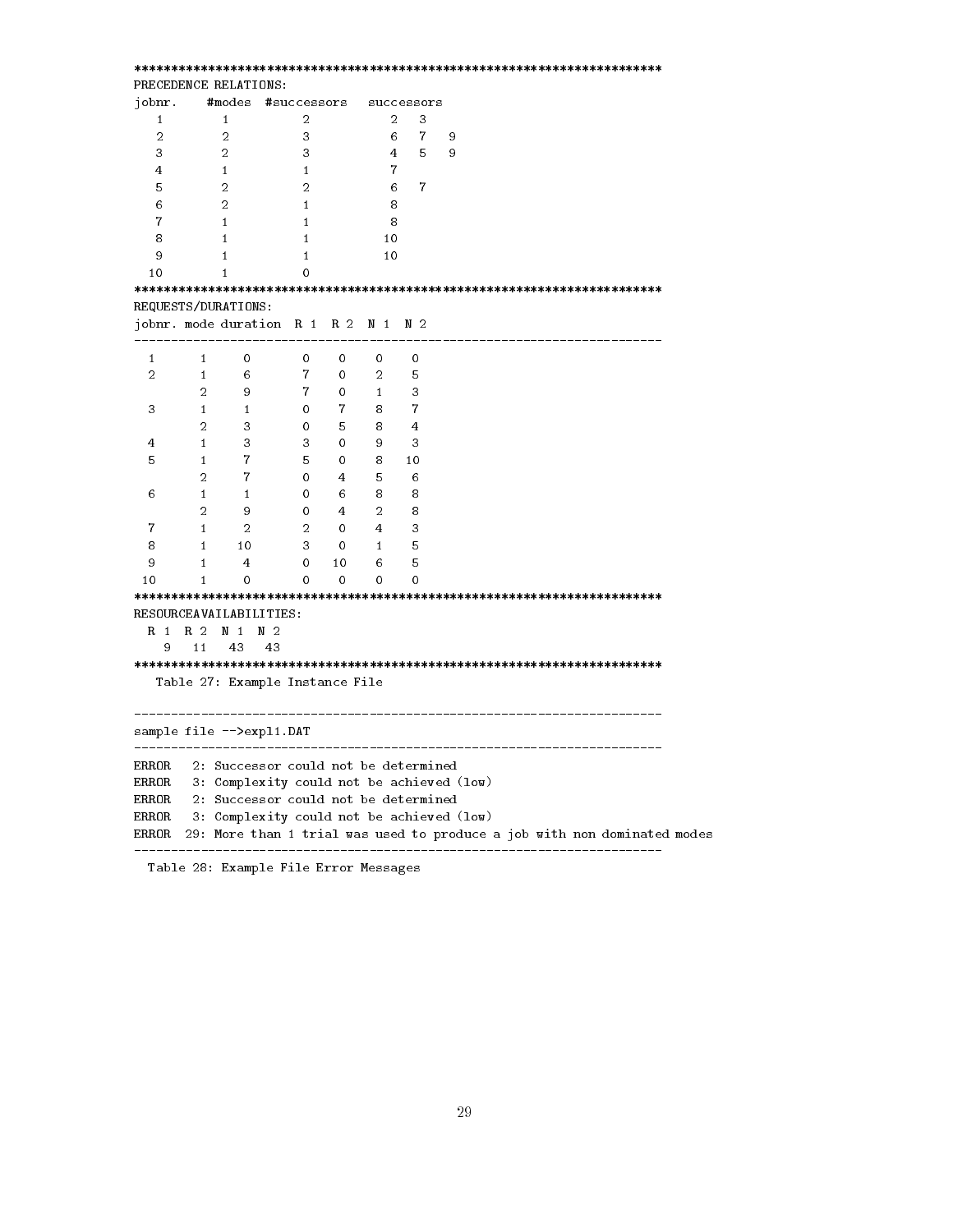## References

- [1] ALVAREZ-VALDES, R. AND J.M. TAMARIT (1989): Heuristic algorithms for resourceconstrained project scheduling: A review and an empirical analysis. In: Slowinski, R. and J. Weglarz (Eds.): Advances in project scheduling. Elsevier, Amsterdam, pp. 113-134.
- [2] Balas, E. (1971): Project scheduling with resource constraints. In: Beale, E.M.L. (Ed.): Applications of mathematical programming techniques. The English Universities Press, London, pp. 187-200.
- [3] BARTUSCH, M.; R.H. MÖHRING AND F.J. RADERMACHER (1988): Scheduling project networks with resource constraints and time windows. Annals of Operations Research, Vol. 16, pp. 201-240.
- [4] Bell, C.E. and J. Han (1991): A new heuristic solution method in resource-constrained project scheduling. Naval Research Logistics, Vol. 38, pp. 315-331.
- [5] Bell, C.E. and K. Park (1990): Solving resource-constrained project scheduling problems by A\* search. Naval Research Logistics, Vol. 37, pp. 61-84.
- [6] Bock, D.B. and J.H. Patterson (1990): A comparison of due date setting, resource assignment, and job preemption heuristics for the multiproject scheduling problem. Decision Sciences, Vol. 21, pp. 387-402.
- [7] Boctor, F.F. (1992): Heuristics for scheduling projects with resource restrictions and several resource-duration modes. Working Paper, Pavillon des Sciences de l'Administration, Universite Laval, Quebec, Canada.
- [8] Bowman, E.H. (1959): The schedule-sequencing problem. Operations Research, Vol. 7, pp. 621-624.
- [9] Christofides, N.; R. Alvarez-Valdes and J.M. Tamarit (1987): Project scheduling with resource constraints: A branch and bound approach. European Journal of Operational Research, Vol. 29, pp. 262-273.
- [10] Cooper, D.F. (1976): Heuristics for scheduling resource-constrained projects: An experi mental investigation. Management Science, Vol. 22, pp. 1186-1194.
- [11] Davies, E.M. (1973): An experimental investigation of resource allocation in multi activity projects. Operational Research Quarterly (since 1978: Journal of the Operational Research Society), Vol. 24, pp. 587-591.
- [12] Davis, E.W. (1968): An exact algorithm for the multiple constrained-resource project scheduling problem. PhD Dissertation, Yale University, New Haven, USA.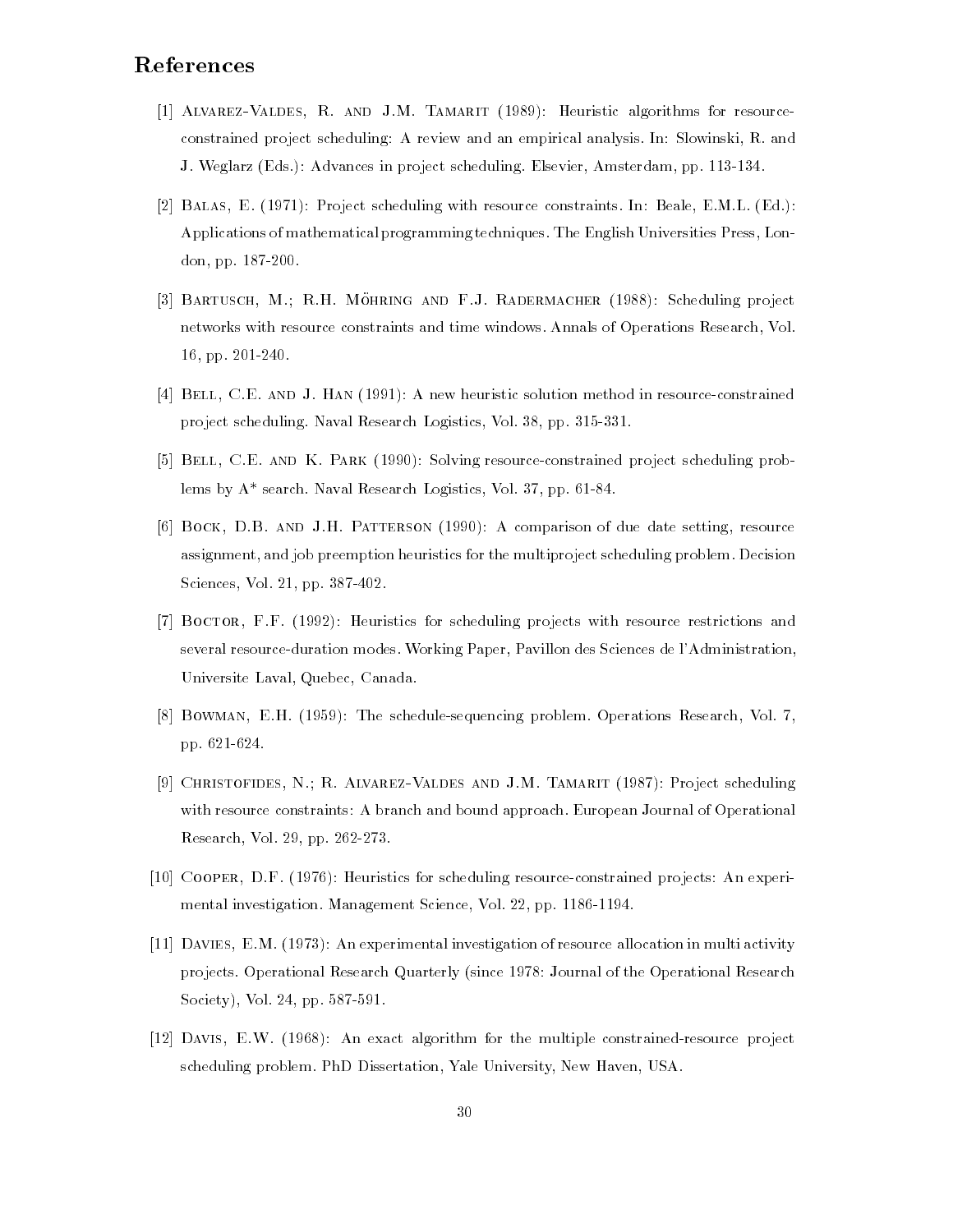- [13] Davis, E.W. (1975): Project network summary measures constrained-resource scheduling. AIIE Transactions (since 1985: IIE Transactions), Vol. 7, pp. 132-142.
- [14] DAVIS, E.W. AND G.E. HEIDORN (1971): An algorithm for optimal project scheduling under multiple resource constraints. Management Science, Vol. 17, pp. B803-B816.
- [15] Davis, E.W. and J.H. Patterson (1975): A comparison of heuristic and optimum solutions in resource-constrained project scheduling. Management Science, Vol. 21, pp. 944-955.
- [16] Deckro, R.F. and J.E. Hebert (1989): Resource constrained project crashing. OMEGA, Vol. 17, pp. 69-79.
- [17] Demeulemeester, E. (1992): Optimal algorithms for various classes of multiple resourceconstrained project scheduling problems. PhD Dissertation, Katholieke Universiteit Leuven, Belgium.
- [18] Demeulemeester, E. and W. Herroelen (1992): A branch-and-bound procedure for the multiple resource-constrained project scheduling problem. Management Science, to appear.
- [19] Drexl, A. (1991): Scheduling of project networks by job assignment. Management Science, Vol. 37, pp. 1590-1602.
- [20] DREXL, A. AND J. GRÜNEWALD (1992): Nonpreemptive multi-mode resource-constrained project scheduling. IIE Transactions , to appear.
- [21] Elmaghraby, S.E. (1977): Activity networks: Project planning and control by network models. Wiley, New York.
- [22] ELMAGHRABY, S.E. AND W.S. HERROELEN (1980): On the measurement of complexity in activity networks. European Journal of Operational Research, Vol. 5, pp. 223-234.
- [23] Herroelen, W.; E. Demeulemeester and B.Dodin (1989): The generation of stronglyrandom activity networks. Working Paper, Department of Applied Economic Sciences, Katholieke Universiteit Leuven, Belgium.
- [24] Jackson, H.F.; P.T. Boggs; S.G. Nash and S. Powell (1991): Guidelines for reporting results of computational experiments. Report of the ad hoc committee. Mathematical Programming, Vol. 49, pp. 413-425.
- [25] Johnson, T.J.R. (1967): An algorithm for the resource-constrained project scheduling problem. PhD Dissertation, Massachusets Institute of Technology, USA.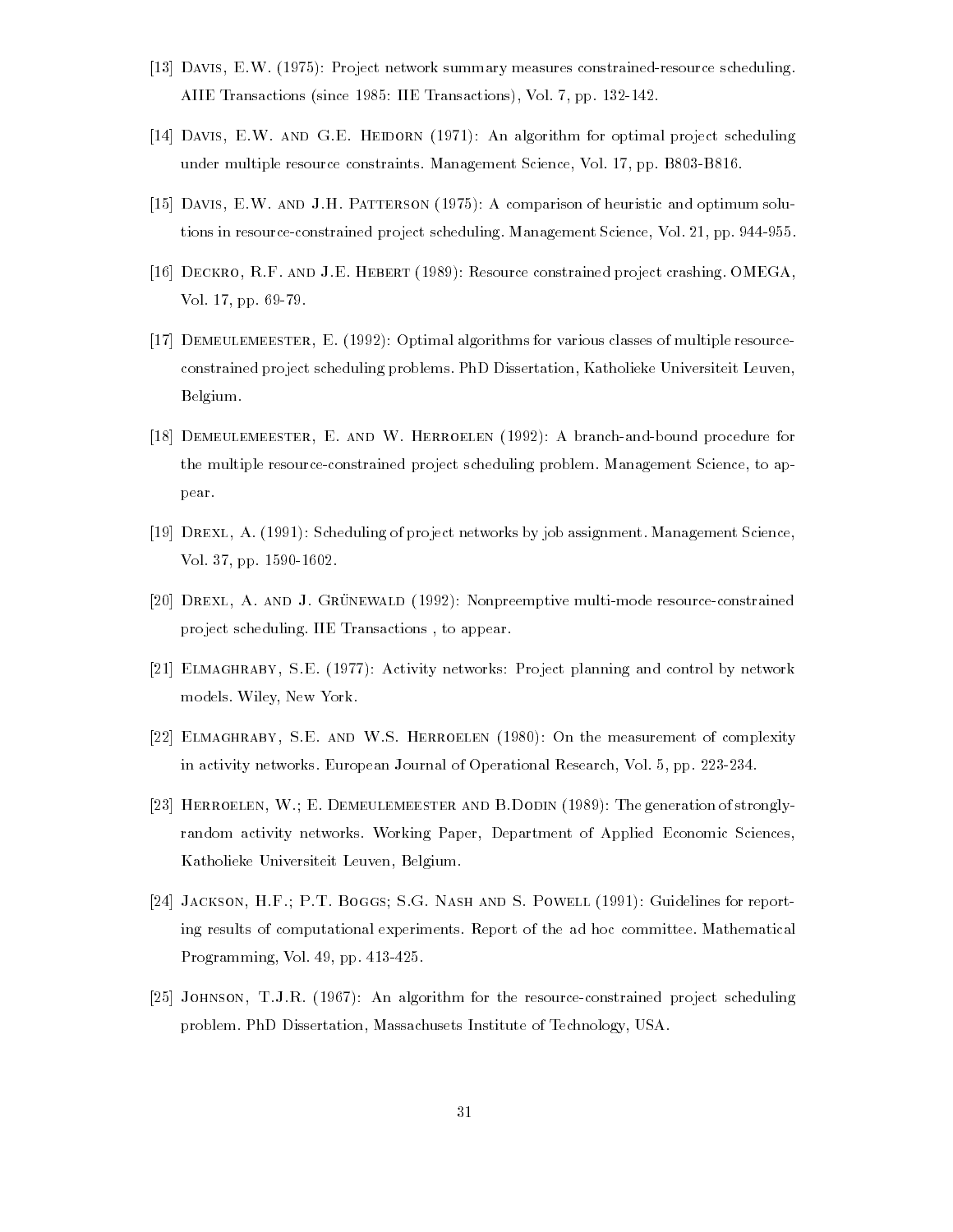- [26] KAIMANN, R.A. (1974): Coefficients of network complexity. Management Science, Vol. 21, pp. 172-177.
- [27] Karp, R.M. (1972): Reducibility among combinatorial problems. In: Miller, R.E. and J.W. Thatcher (Eds.): Complexity of computer applications. Plenum Press, New York, pp. 85-104.
- [28] Kim, S. and R.C. Leachman (1990): A hierarchical approach to multi-resource multiproject scheduling with explicit lateness costs. IIE Transactions, to appear.
- [29] KURTULUS, I.S. (1983): Multi-project scheduling: Analysis of project performance. Working Paper, School of Business, VCU, Richmond, USA.
- [30] Kurtulus, I.S. and E.W. Davis (1982): Multi-project scheduling: Categorization of heuristic rules performance. Management Science, Vol. 28, pp. 161-172.
- [31] Kurtulus, I.S. and S.C. Narula (1985): Multi-project scheduling: Analysis of project performance. IIE Transactions, Vol. 17, pp. 58-66.
- [32] Lawrence, S.R. and T.E. Morton (1991): Resource-constrained multi-project scheduling with tardy costs: Comparing myopic, bottleneck, and resource pricing heuristics. Working Paper, Graduate School of Industrial Administration, Carnegie Mellon University, Pittsburgh, USA.
- [33] Mason, A.T. and C.L. Moodie (1971): A branch and bound algorithm for minimizing cost in project scheduling. Management Science, Vol. 18, pp. B158-B173.
- [34] MASTOR, A.A. (1970): An experimental investigation and comparative evaluation of production line balancing techniques. Management Science, Vol. 16, pp. 728-746.
- [35] Neumann, K. (1975): Operations Research Verfahren, Bd. 3. Hanser, Munchen-Wien.
- [36] Pascoe, T.L. (1966): Allocation of resources C.P.M. Revue Francaise Recherche Operationelle, No. 38, pp. 31-38.
- [37] PATTERSON, J.H. (1976): Project scheduling: The effects of problem structure on heuristic performance. Naval Research Logistics Quarterly (since 1987: Naval Research Logistics), Vol. 23, pp. 95-123.
- [38] Patterson, J.H. (1984): A comparison of exact approaches for solving the multiple constrained resource, project scheduling problem. Management Science, Vol. 30, pp. 854-867.
- [39] Patterson, J.H. and W.D. Huber (1974): A horizon-varying, zero-one approach to project scheduling. Management Science, Vol. 20, pp. 990-998.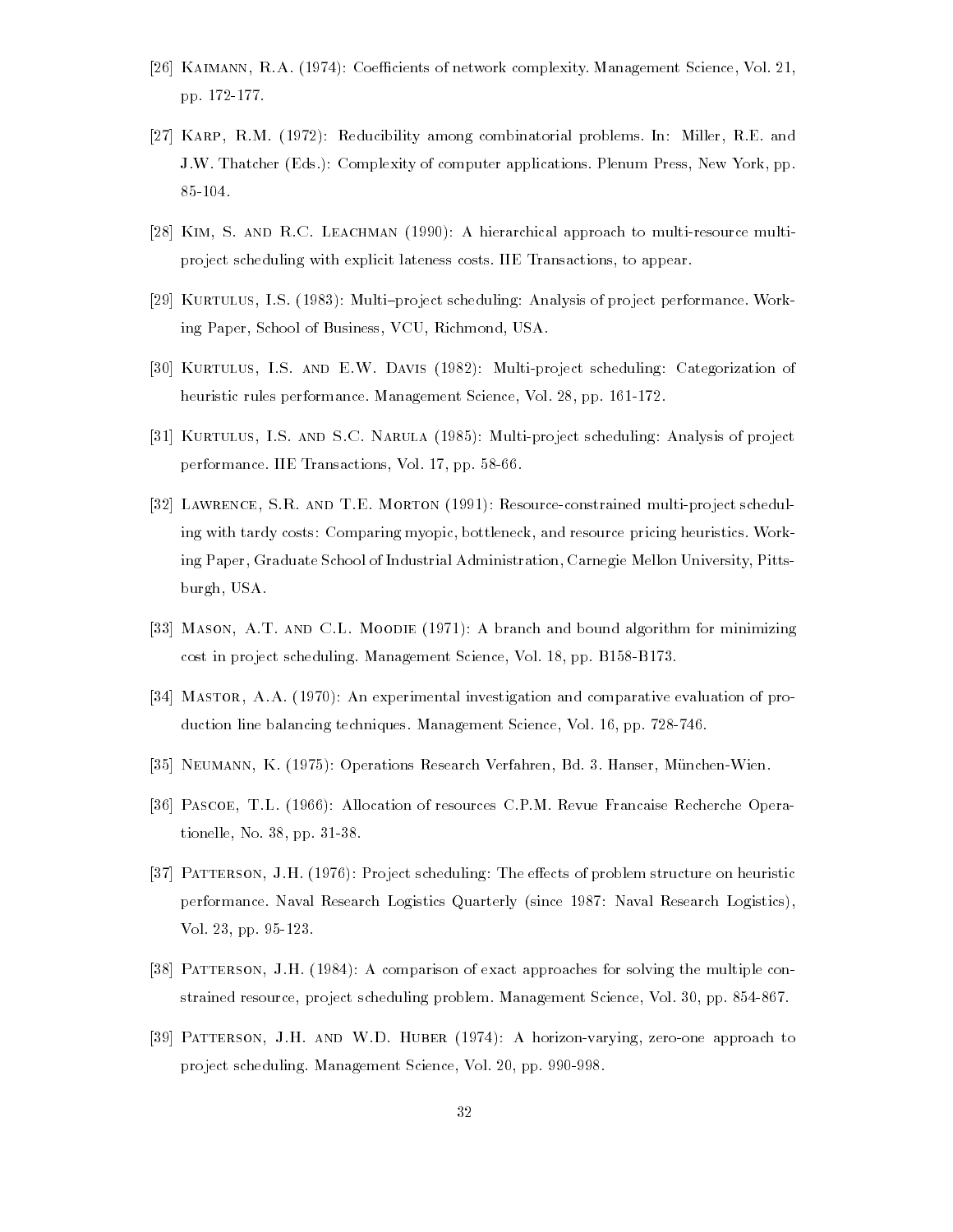- [40] PATTERSON, J.H. AND G.W. ROTH (1976): Scheduling a project under multiple resource constraints: A zero-one programming approach. AIIE Transactions (since 1985: IIE Transactions), Vol. 8, pp. 449-455.
- [41] Patterson, J.; R. Slowinski; B. Talbot and J. Weglarz (1989): An algorithm for a general class of precedence and resource constrained scheduling problems. In: Slowinski, R. and J. Weglarz (Eds.): Advances in project scheduling. Elsevier, Amsterdam, pp. 3-28.
- [42] Patterson, J.; R. Slowinski; B. Talbot and J. Weglarz (1990): Computational experience with a backtracking algorithm for solving a general class of precedence and resource-constrained scheduling problems. European Journal of Operational Research, Vol. 49, pp. 68-79.
- [43] Pritsker, A.A.B.; W.D. Watters and P.M. Wolfe (1969): Multiproject scheduling with limited resources: A zero-one programming approach. Management Science, Vol. 16, pp. 93-108.
- [44] Radermacher, F.J.(1985/6): Scheduling of project networks. Annals of Operations Research, Vol. 4, pp. 227-252.
- [45] RUSSELL, A.H. (1970): Cash flows in networks. Management Science, Vol. 16, pp. 357-373.
- [46] RUSSELL, R.A. (1986): A comparison of heuristics for scheduling projects with cash flows and resource restrictions. Management Science, Vol. 32, pp. 1291-1300.
- [47] Sampson, S.E. and E.N. Weiss (1992): Local search techniques for the resource constrained project scheduling problem. Research Report, The Darden School, University of Virginia, USA.
- [48] SCHRAGE, L. (1971): Solving resource-constrained network problems by implicit enumeration - nonpreemptive case. Operations Research, Vol. 18, pp. 263-278.
- [49] Schrage, L. (1979): A more portable fortran random number generator. ACM Transactions on Mathematical Software, Vol. 5, pp.132-138.
- [50] Slowinski, R. (1978): A node ordering heuristic for network scheduling under multiple resource constraints. Foundations of Control Engineering, Vol. 3, pp. 19-27.
- [51] Slowinski, R. (1980): Two approaches to problems of resource allocation among project activities: A comparative study. Journal of the Operational Research Society, Vol. 31, pp. 711-723.
- [52] SLOWINSKI, R. (1981): Multiobjective network scheduling with efficient use of renewable and nonrenewable resources. European Journal of Operational Research, Vol. 7, pp. 265-273.